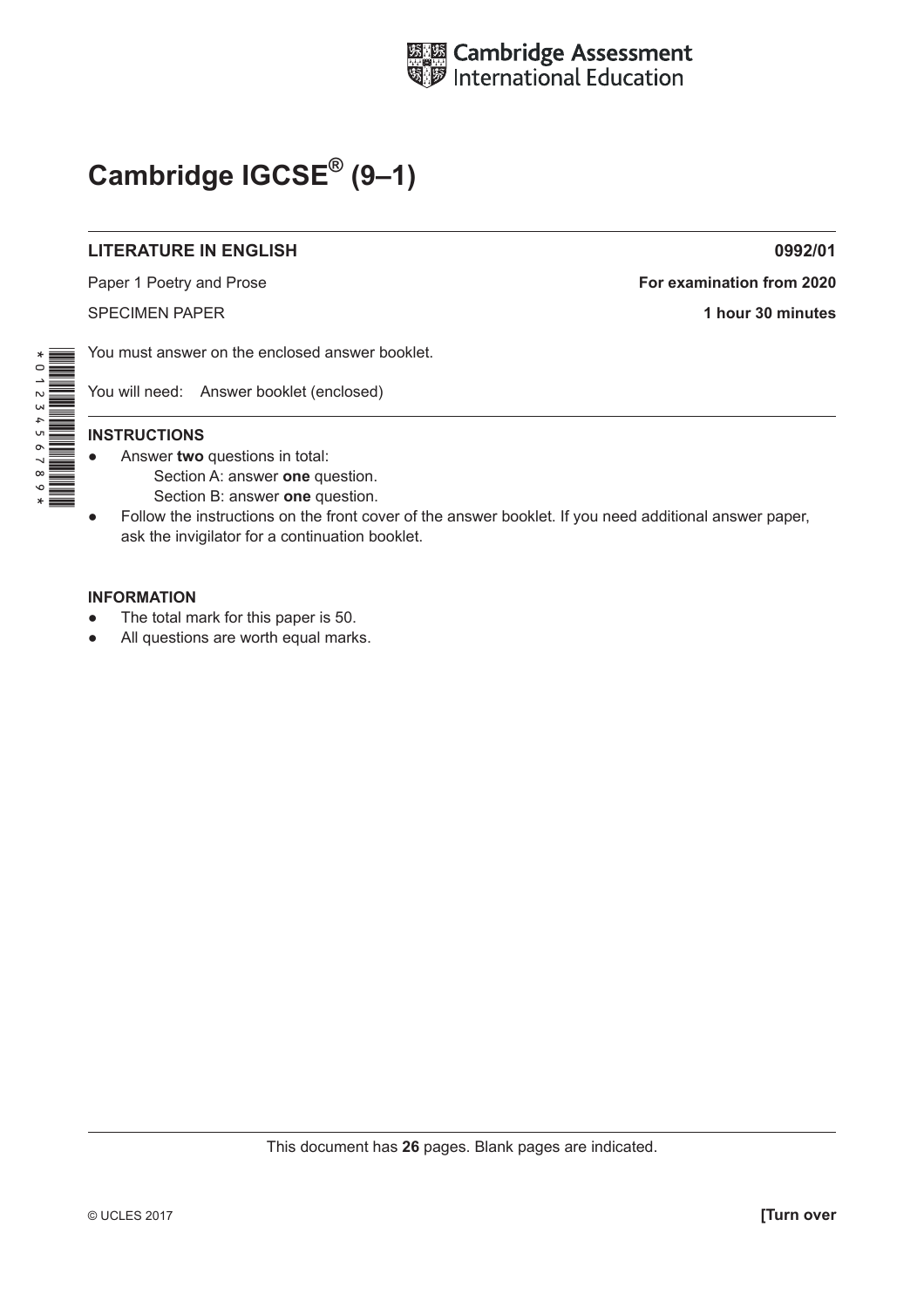# **BLANK PAGE**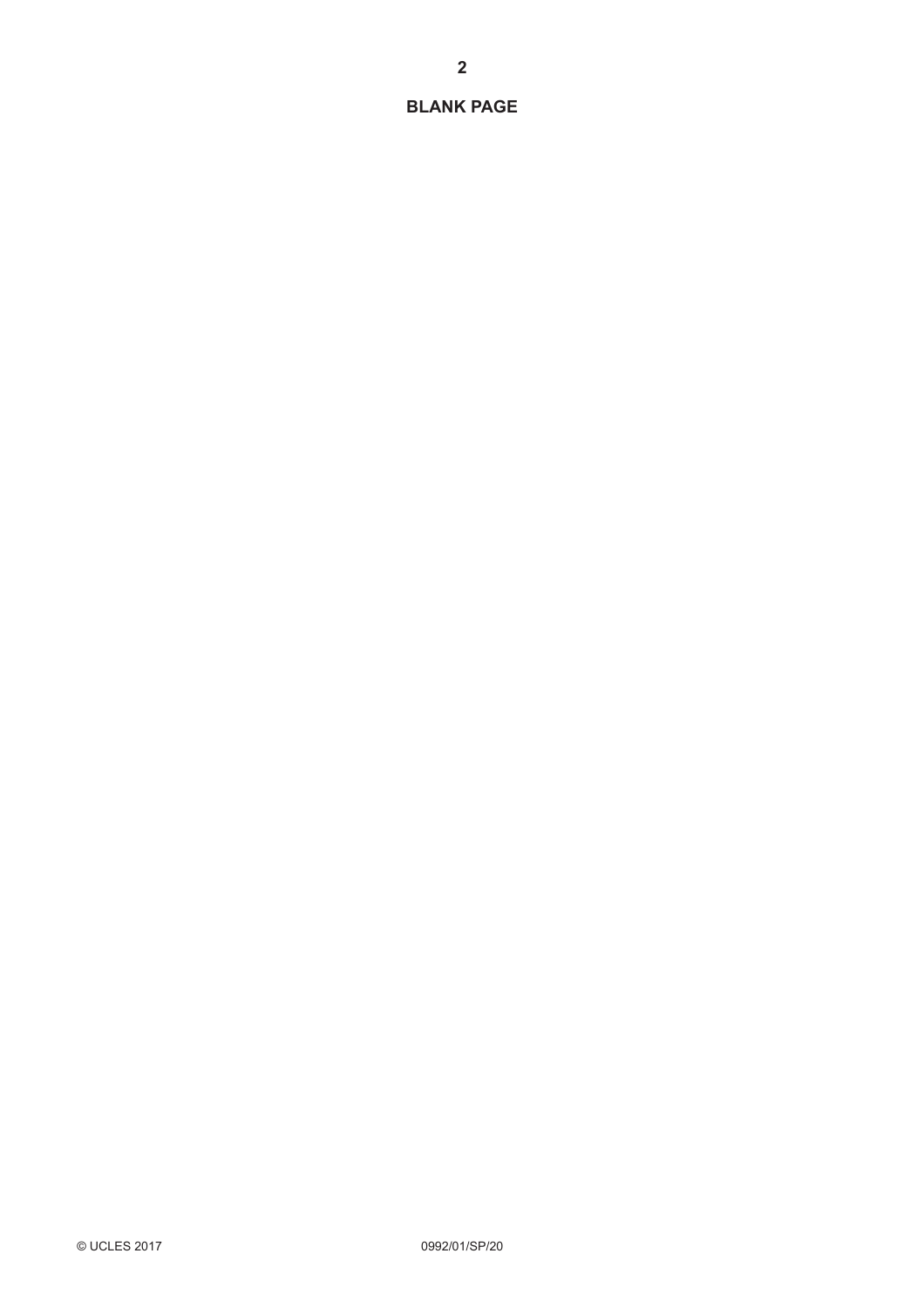## **CONTENTS**

## **Section A: Poetry**

| text                                        | question<br>numbers<br>page[s] |       |         |
|---------------------------------------------|--------------------------------|-------|---------|
| Thomas Hardy: from Selected Poems           | 1, 2                           | pages | $4 - 5$ |
| from Jo Phillips ed: Poems Deep & Dangerous | 3, 4                           | pages | $6 - 7$ |
| Songs of Ourselves: from Part 4             | 5, 6                           | pages | $8 - 9$ |

## **Section B: Prose**

| text                                                              | question |             |
|-------------------------------------------------------------------|----------|-------------|
|                                                                   | numbers  | page[s]     |
| Jane Austen: Northanger Abbey                                     | 7.8      | pages 10-11 |
| Tsitsi Dangarembga: Nervous Conditions                            | 9, 10    | pages 12-13 |
| Anita Desai: Fasting, Feasting                                    | 11, 12   | pages 14-15 |
| Helen Dunmore: The Siege                                          | 13, 14   | pages 16-17 |
| George Eliot: Silas Marner                                        | 15, 16   | pages 18-19 |
| Susan Hill: I'm the King of the Castle                            | 17, 18   | pages 20-21 |
| Robert Louis Stevenson: The Strange Case of Dr Jekyll and Mr Hyde | 19, 20   | pages 22-23 |
| from Stories of Ourselves                                         | 21, 22   | pages 24-25 |

# **THE SPECIMEN QUESTIONS IN THIS DOCUMENT ARE FOR GENERAL ILLUSTRATIVE PURPOSES.**

**Please see the syllabus for the relevant year of examination for details of the set texts.**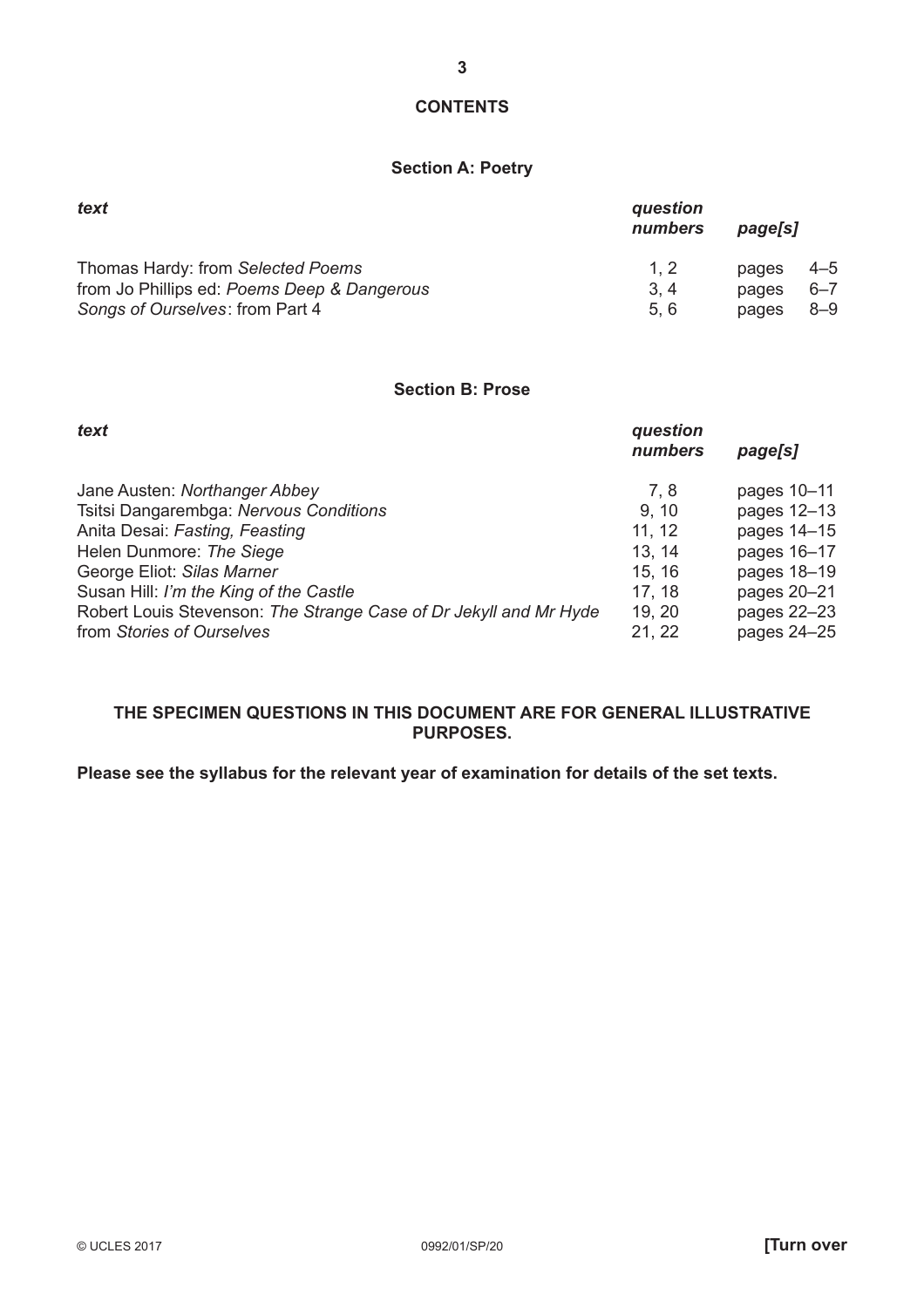# **SECTION A: POETRY**

Answer **one** question from this section.

# **THOMAS HARDY: from** *Selected Poems*

## **Remember to support your ideas with details from the writing.**

**Either** 1 Read this poem, and then answer the question that follows it:

## *During Wind and Rain*

| They sing their dearest songs $-$<br>He, she, all of them $-$ yea,<br>Treble and tenor and bass,<br>And one to play;<br>With the candles mooning each face<br>Ah, no; the years O!<br>How the sick leaves reel down in throngs!                       | 5  |
|-------------------------------------------------------------------------------------------------------------------------------------------------------------------------------------------------------------------------------------------------------|----|
| They clear the creeping moss $-$<br>Elders and juniors $-$ aye,<br>Making the pathways neat<br>And the garden gay;<br>And they build a shady seat<br>Ah, no; the years, the years;<br>See, the white storm-birds wing across!                         | 10 |
| They are blithely breakfasting all –<br>Men and maidens $-$ yea,<br>Under the summer tree,                                                                                                                                                            | 15 |
| With a glimpse of the bay,<br>While pet fowl come to the knee<br>Ah, no; the years O!<br>And the rotten rose is ript from the wall.                                                                                                                   | 20 |
| They change to a high new house,<br>He, she, all of them $-$ aye,<br>Clocks and carpets and chairs<br>On the lawn all day,<br>And brightest things that are theirs<br>Ah, no; the years, the years;<br>Down their carved names the rain-drop ploughs. | 25 |

How do Hardy's words create strong feelings about the passage of time in *During Wind and Rain*?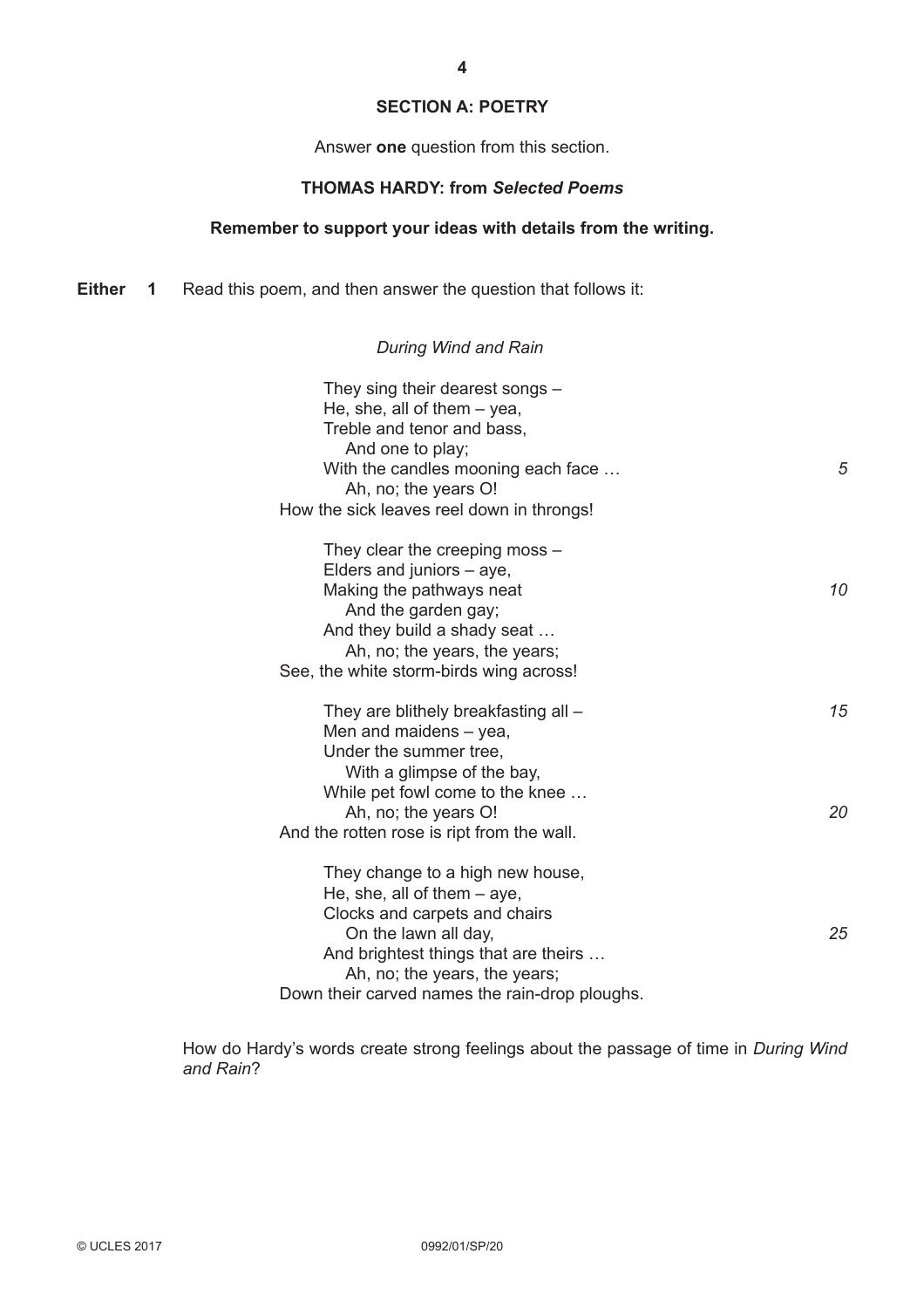**Or 2** Explore the ways in which Hardy makes the poem *Drummer Hodge* so moving for you.

#### *Drummer Hodge*

I They throw in Drummer Hodge, to rest Uncoffined – just as found: His landmark is a kopje-crest That breaks the veldt around; And foreign constellations west Each night above his mound.

II Young Hodge the Drummer never knew – Fresh from his Wessex home – The meaning of the broad Karoo, The Bush, the dusty loam, And why uprose to nightly view Strange stars amid the gloam.

III

| Yet portion of that unknown plain                             |  |
|---------------------------------------------------------------|--|
| Will Hodge for ever be;                                       |  |
| His homely Northern breast and brain                          |  |
| Grow to some Southern tree,                                   |  |
| And strange-eyed constellations reign<br>His stars eternally. |  |
|                                                               |  |

*10*

*5*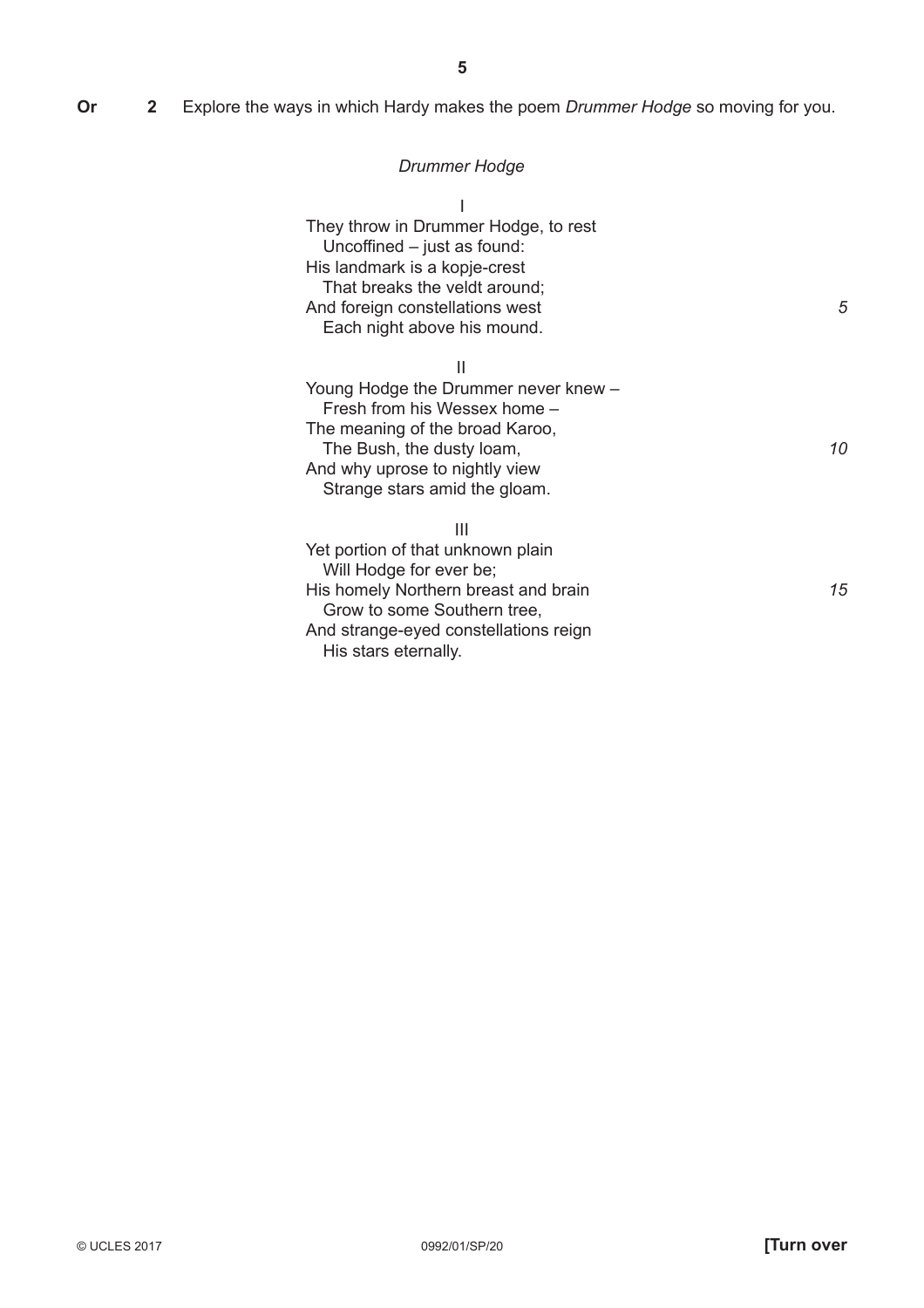# **from JO PHILLIPS ed:** *Poems Deep & Dangerous*

## **Remember to support your ideas with details from the writing.**

**Either** 3 Read this poem, and then answer the question that follows it:

## *The Gift*

| After the accident, the hospital<br>they brought me aching home                                                                                                                                                                                                                                                     |    |
|---------------------------------------------------------------------------------------------------------------------------------------------------------------------------------------------------------------------------------------------------------------------------------------------------------------------|----|
| mouth pumped up like a tyre<br>black stitches tracking the wound<br>over my lip, the red slit signalling<br>the broken place. And my son<br>my tall, cool son of sixteen<br>kissed the top of my head                                                                                                               | 5  |
| and over the curve of my shoulder<br>laid his arm, like the broad wing<br>of a mother bird guarding its young.                                                                                                                                                                                                      | 10 |
| Anyone who has known tenderness<br>thrown like a lifeline into the heart of pain<br>anyone who has known pain bleed into tenderness<br>knows how the power of the two combine.<br>And if I am a fool to give thanks<br>for pain as well as tenderness<br>and even if, as some would say<br>there are no accidents - | 15 |
| Still, I am grateful for the gift.                                                                                                                                                                                                                                                                                  | 20 |
|                                                                                                                                                                                                                                                                                                                     |    |

*(Chrissy Banks)*

How does Banks movingly convey the effect of her accident on both herself and her son in *The Gift* ?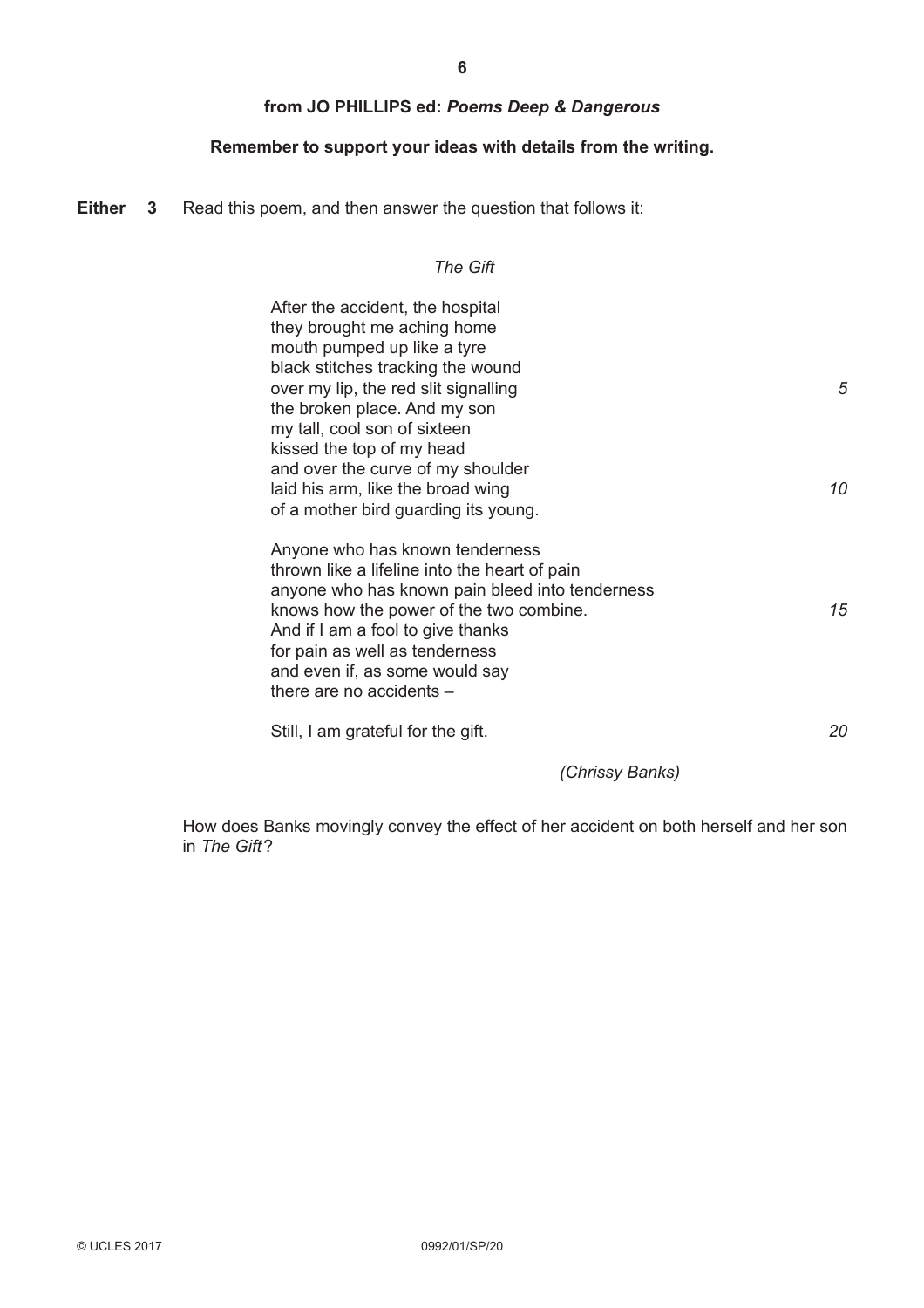**Or 4** How does Lochhead use words and images to striking effect in *Laundrette*?

# *Laundrette*

| We sit nebulous in steam.<br>It calms the air and makes the windows stream<br>rippling the hinterland's big houses to a blur<br>of bedsits – not a patch on what they were before.                                       |    |
|--------------------------------------------------------------------------------------------------------------------------------------------------------------------------------------------------------------------------|----|
| We stuff the tub, jam money in the slot,<br>sit back on rickle chairs not<br>reading. The paperbacks in our pockets curl.<br>Our eyes are riveted. Our own colours whirl.                                                | 5  |
| We pour in smithereens of soap. The machine sobs<br>through its cycle. The rhythm throbs<br>and changes. Suds drool and slobber in the churn.<br>Our duds don't know which way to turn.                                  | 10 |
| The dark shoves one man in,<br>lugging a bundle like a wandering Jew. Linen<br>washed in public here.<br>We let out of the bag who we are.                                                                               | 15 |
| This youngwife has a fine stack of sheets, each pair<br>a present. She admires their clean cut air<br>of colourschemes and being chosen. Are the dyes fast?<br>This christening lather will be the first test.           | 20 |
| This woman is deadpan before the rinse and sluice<br>of the family in a bagwash. Let them stew in their juice<br>to a final fankle, twisted, wrung out into rope,<br>hard to unravel. She sees a kaleidoscope            |    |
| For her to narrow her eyes and blow smoke at, his overalls<br>and pants ballooning, tangling with her smalls<br>and the teeshirts skinned from her wriggling son.<br>She has a weather eye for what might shrink or run. | 25 |
| This dour man does for himself. Before him,<br>half lost, his small possessions swim.<br>Cast off, random<br>they nose and nudge the porthole glass like flotsam.                                                        | 30 |
|                                                                                                                                                                                                                          |    |

*(Liz Lochhead )*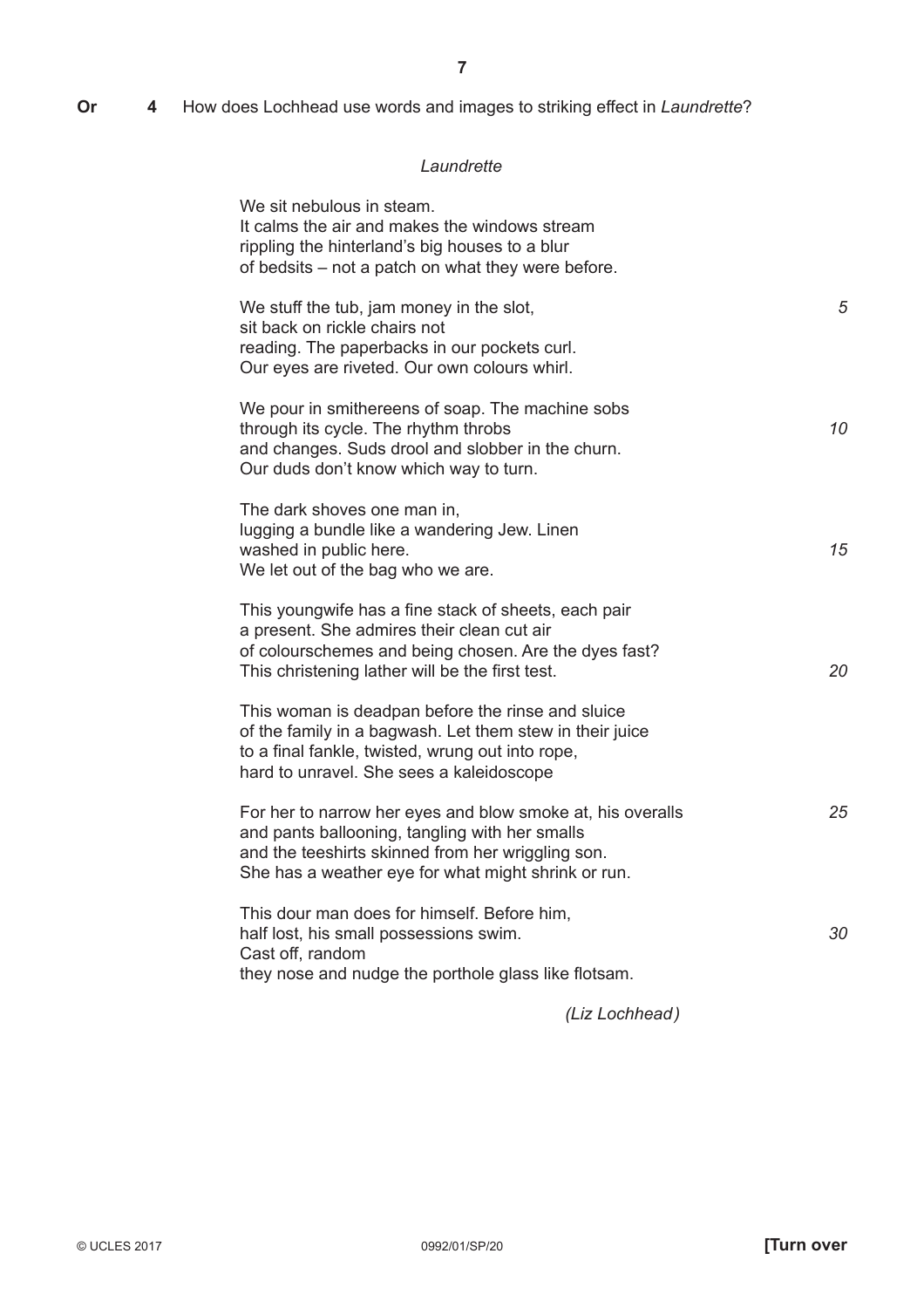## *SONGS OF OURSELVES***: from Part 4**

## **Remember to support your ideas with details from the writing.**

**Either** 5 Read this poem, and then answer the question that follows it:

### *A Different History*

| Great Pan is not dead;                      |    |
|---------------------------------------------|----|
| he simply emigrated                         |    |
| to India.                                   |    |
| Here, the gods roam freely,                 |    |
| disguised as snakes or monkeys;             | 5  |
| every tree is sacred                        |    |
| and it is a sin                             |    |
| to be rude to a book.                       |    |
| It is a sin to shove a book aside           |    |
| with your foot,                             | 10 |
| a sin to slam books down                    |    |
| hard on a table,                            |    |
| a sin to toss one carelessly                |    |
| across a room.                              |    |
| You must learn how to turn the pages gently | 15 |
| without disturbing Sarasvati,               |    |
| without offending the tree                  |    |
| from whose wood the paper was made.         |    |
| Which language                              |    |
| has not been the oppressor's tongue?        | 20 |
| Which language                              |    |
| truly meant to murder someone?              |    |
| And how does it happen                      |    |
| that after the torture,                     |    |
| after the soul has been cropped             | 25 |
| with a long scythe swooping out             |    |
| of the conqueror's face -                   |    |

*(Sujata Bhatt )*

Explore the ways in which Bhatt uses powerful words and images in *A Different History*.

the unborn grandchildren

grow to love that strange language.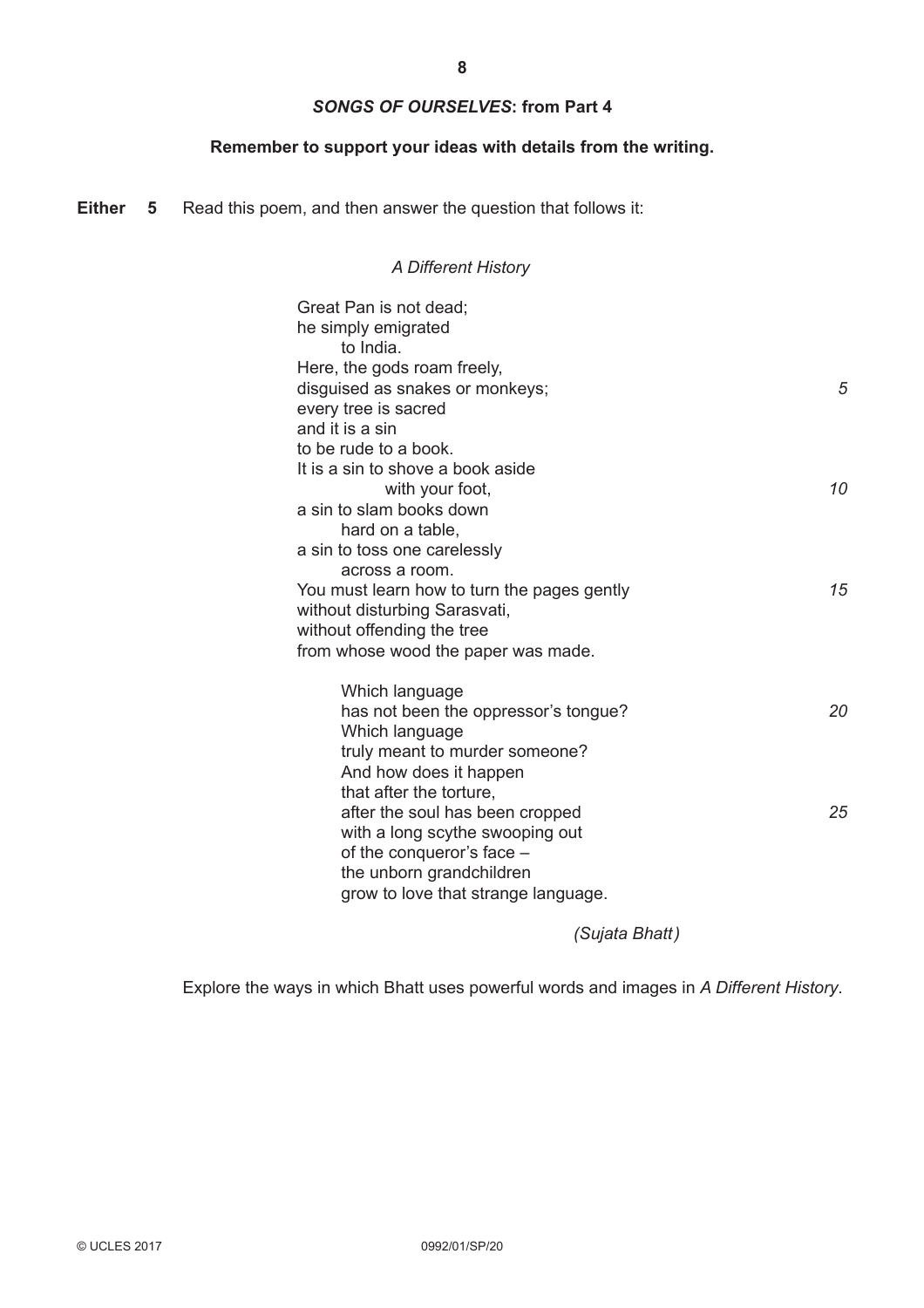**Or 6** How does MacCaig create a sense of the unexpected in *Summer Farm*?

## *Summer Farm*

| Straws like tame lightnings lie about the grass<br>And hang zigzag on hedges. Green as glass<br>The water in the horse-trough shines.<br>Nine ducks go wobbling by in two straight lines. |    |
|-------------------------------------------------------------------------------------------------------------------------------------------------------------------------------------------|----|
| A hen stares at nothing with one eye,<br>Then picks it up. Out of an empty sky<br>A swallow falls and, flickering through<br>The barn, dives up again into the dizzy blue.                | 5  |
| I lie, not thinking, in the cool, soft grass,<br>Afraid of where a thought might take me $-$ as<br>This grasshopper with plated face<br>Unfolds his legs and finds himself in space.      | 10 |
| Self under self, a pile of selves I stand<br>Threaded on time, and with metaphysic hand<br>Lift the farm like a lid and see<br>Farm within farm, and in the centre, me.                   | 15 |

*(Norman MacCaig)*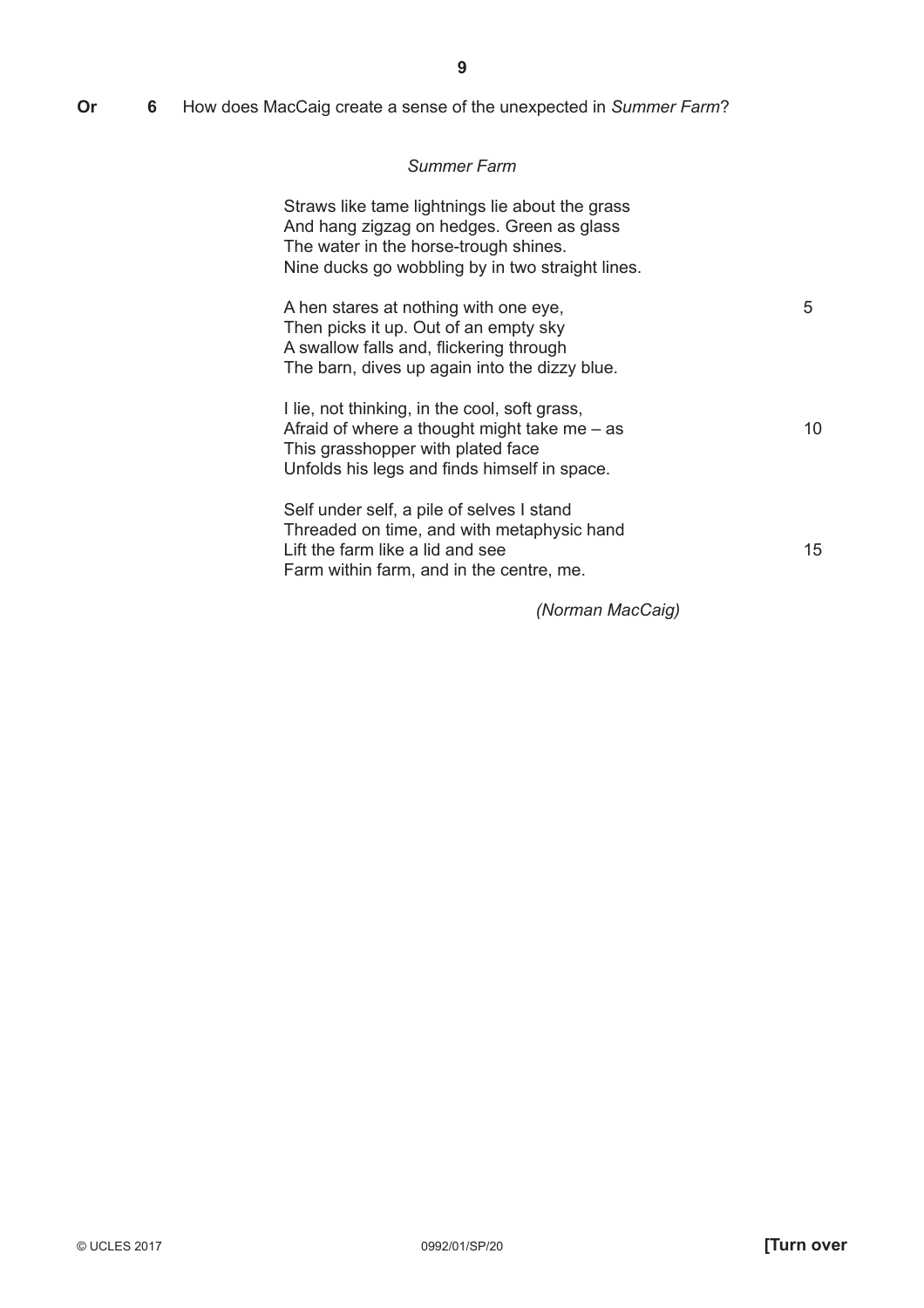#### **SECTION B: PROSE**

**10**

Answer **one** question from this section.

#### **JANE AUSTEN:** *Northanger Abbey*

#### **Remember to support your ideas with details from the writing.**

**Either** 7 Read this extract, and then answer the question that follows it:

The dancing began within a few minutes after they were seated; and James, who had been engaged quite as long as his sister, was very importunate with Isabella to stand up; but John was gone into the cardroom to speak to a friend, and nothing, she declared, should induce her to join the set before her dear Catherine could join it too: 'I assure you,' said she, 'I would not stand up without your dear sister for all the world; for if I did we should certainly be separated the whole evening.' Catherine accepted this kindness with gratitude, and they continued as they were for three minutes longer, when Isabella, who had been talking to James on the other side of her, turned again to his sister and whispered, 'My dear creature, I am afraid I must leave you, your brother is so amazingly impatient to begin; I know you will not mind my going away, and I dare say John will be back in a moment, and then you may easily find me out.' Catherine, though a little disappointed, had too much good-nature to make any opposition, and the others rising up, Isabella had only time to press her friend's hand and say, 'Good-bye, my dear love,' before they hurried off. The younger Miss Thorpes being also dancing, Catherine was left to the mercy of Mrs Thorpe and Mrs Allen, between whom she now remained. She could not help being vexed at the non-appearance of Mr Thorpe, for she not only longed to be dancing, but was likewise aware that, as the real dignity of her situation could not be known, she was sharing with the scores of other young ladies still sitting down all the discredit of wanting a partner. To be disgraced in the eye of the world, to wear the appearance of infamy while her heart is all purity, her actions all innocence, and the misconduct of another the true source of her debasement, is one of those circumstances which peculiarly belong to the heroine's life, and her fortitude under it what particularly dignifies her character. Catherine had fortitude too; she suffered, but no murmur passed her lips.

From this state of humiliation, she was roused, at the end of ten minutes, to a pleasanter feeling, by seeing, not Mr Thorpe, but Mr Tilney, within three yards of the place where they sat; he seemed to be moving that way, but he did not see her, and therefore the smile and the blush, which his sudden reappearance raised in Catherine, passed away without sullying her heroic importance. He looked as handsome and as lively as ever, and was talking with interest to a fashionable and pleasing-looking young woman, who leant on his arm, and whom Catherine immediately guessed to be his sister; thus unthinkingly throwing away a fair opportunity of considering him lost to her for ever, by being married already. But guided only by what was simple and probable, it had never entered her head that Mr Tilney could be married; he had not behaved, he had not talked, like the married men to whom she had been used; he had never mentioned a wife, and he had acknowledged a sister. From these circumstances sprang the instant conclusion of his sister's now being by his side; and therefore, instead of turning of a death-like paleness, and falling in a fit on Mrs Allen's *10*

*20*

*25*

*30*

*35*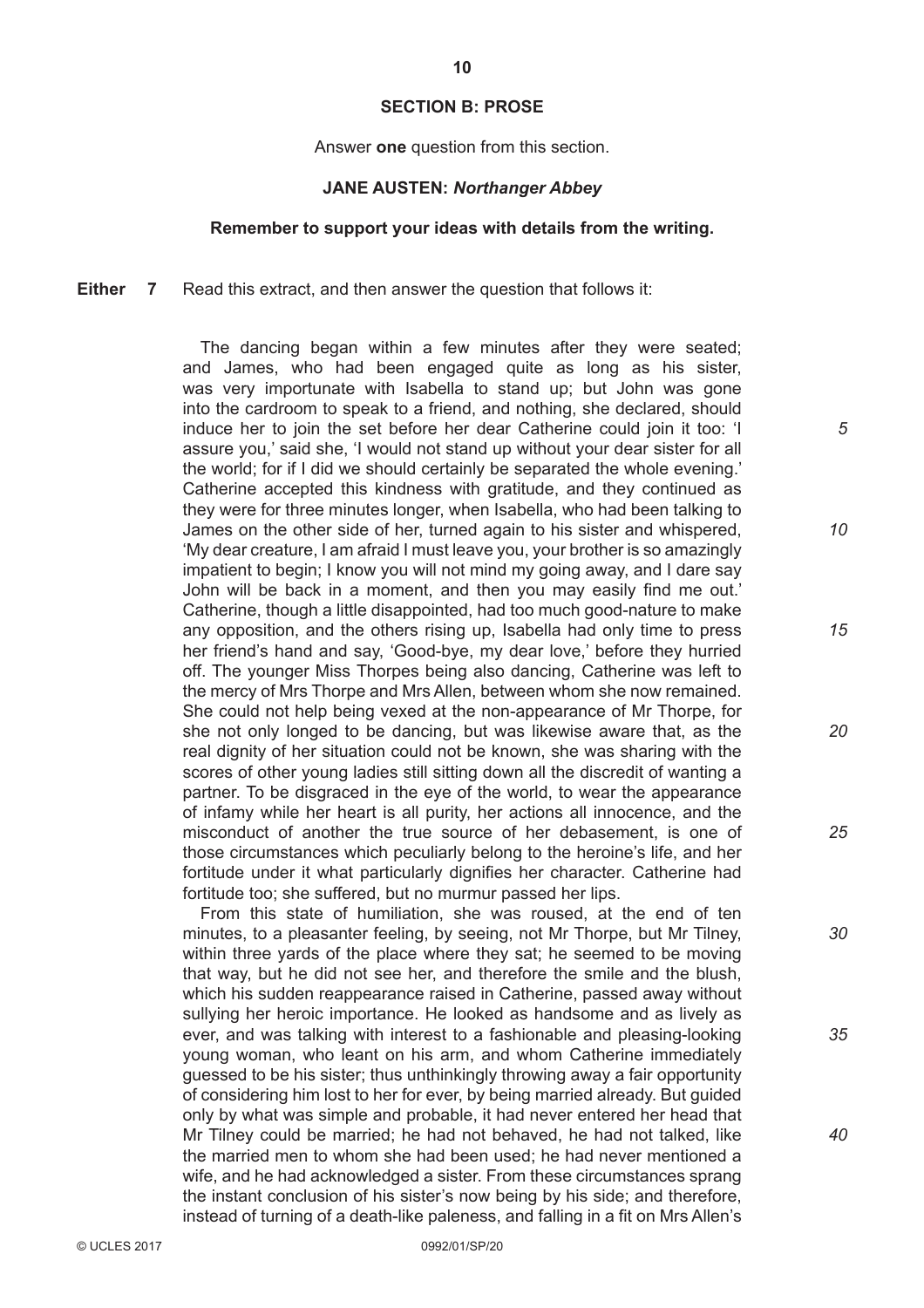bosom, Catherine sat erect, in the perfect use of her senses, and with cheeks only a little redder than usual.

 *[from Chapter 8]*

*45*

In what ways does Austen make this moment in the novel so entertaining?

**Or 8** Mr and Mrs Allen are supposed to be looking after Catherine in Bath. To what extent does Austen's writing persuade you that they do this successfully?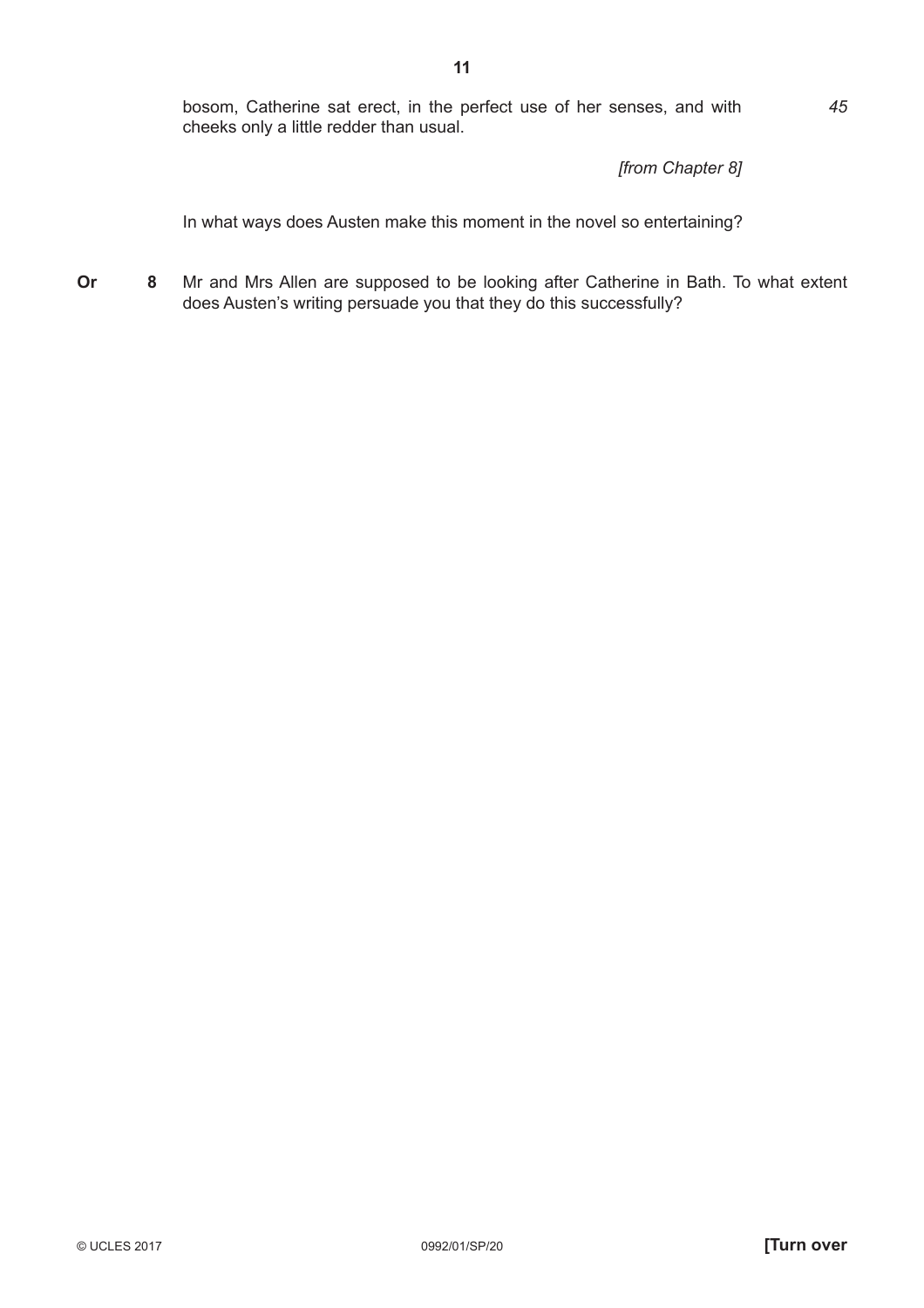## **TSITSI DANGAREMBGA:** *Nervous Conditions*

#### **Remember to support your ideas with details from the writing.**

**Either 9** Read this extract, and then answer the question that follows it:

'Switch the light off when you've finished, Tambu,' Nyasha told me sleepily. She was in the mood for bedtime talk, telling me that she could not sleep with the light on but had left it on for me so that I would not bump my toe against a bed-leg or some other piece of furniture in the unfamiliar room. I was not impressed with her light-induced insomnia, which I thought was only to be expected in a person as frivolous and shallow as my Anglicised cousin. Nor was I impressed with her consideration for me, steeped as I was in the greater virtue that I believed was mine; a virtue which her behaviour had instigated and which Babamukuru's homily had nourished. I pulled off my dress and jumped into bed in silence.

'What about the light?' Nyasha reminded me.

What about the light? Where was the switch and how did you work it? Should I admit my ignorance to Nyasha, to whom I was feeling so superior, or should I ignore her? It was good to be feeling superior for a change, for the first time since I entered my uncle's house, so I ignored my cousin. Nyasha climbed out of bed, advising me to make an effort to stop being a peasant, which distressed me no end. I knew what the word meant because we had come across it one day in a poem in an English lesson and our teacher had explained that a peasant was a land-fowl which looked something like a guinea fowl. Nyasha must have been very annoyed, I thought, to be so rude and I was on the verge of apologising and confessing my ignorance, but stopped myself by remembering that she was always rude, if not to me then to her parents. I decided she expected too much of people so I kept quiet. I would have liked to have turned to the wall to emphasise my disapproval, but since I could not confess my ignorance about the lights, I had to watch Nyasha closely.

Nyasha was perceptive. I had admired this about her when we talked earlier that evening, but now it annoyed me, made me feel silly.

'This is it,' she said, pointing to a black patch in the wall beside the door. 'It's down now, which means it's on. It's off when it's up.' She switched the light off and on again to demonstrate.

'Switch it off,' I told her nastily, 'otherwise you won't sleep.'

She switched the light off and climbed back into bed. Typically she had the last word: 'You haven't put your bedclothes on. You'll have to do it in the dark.'

I did not ask what bedclothes were since we were quarrelling. Instead the smug determination that Babamukuru's talk had instilled in me evaporated. I began to feel inferior again. I was a bit masochistic at that age, wallowing in my imagined inadequacy until I was in real danger of feeling sorry for myself. Then I reprimanded myself for this self-indulgence by thinking of my mother, who suffered from being female and poor and uneducated and black so stoically that I was ashamed of my weakness in succumbing so flabbily to the strangeness of my new circumstances. This gave me the fine lash of guilt to whip myself on with. I reaffirmed my vow to use the opportunity my uncle had given me to maximum advantage.

A lot of my reactions were of this complicated kind in those days, requiring a lot of thought to sort them out into organised parts. But the activity and excitement of that day's events had exhausted me: I fell asleep

*5*

*10*

*20*

*15*

*25*

*30*

*35*

*40*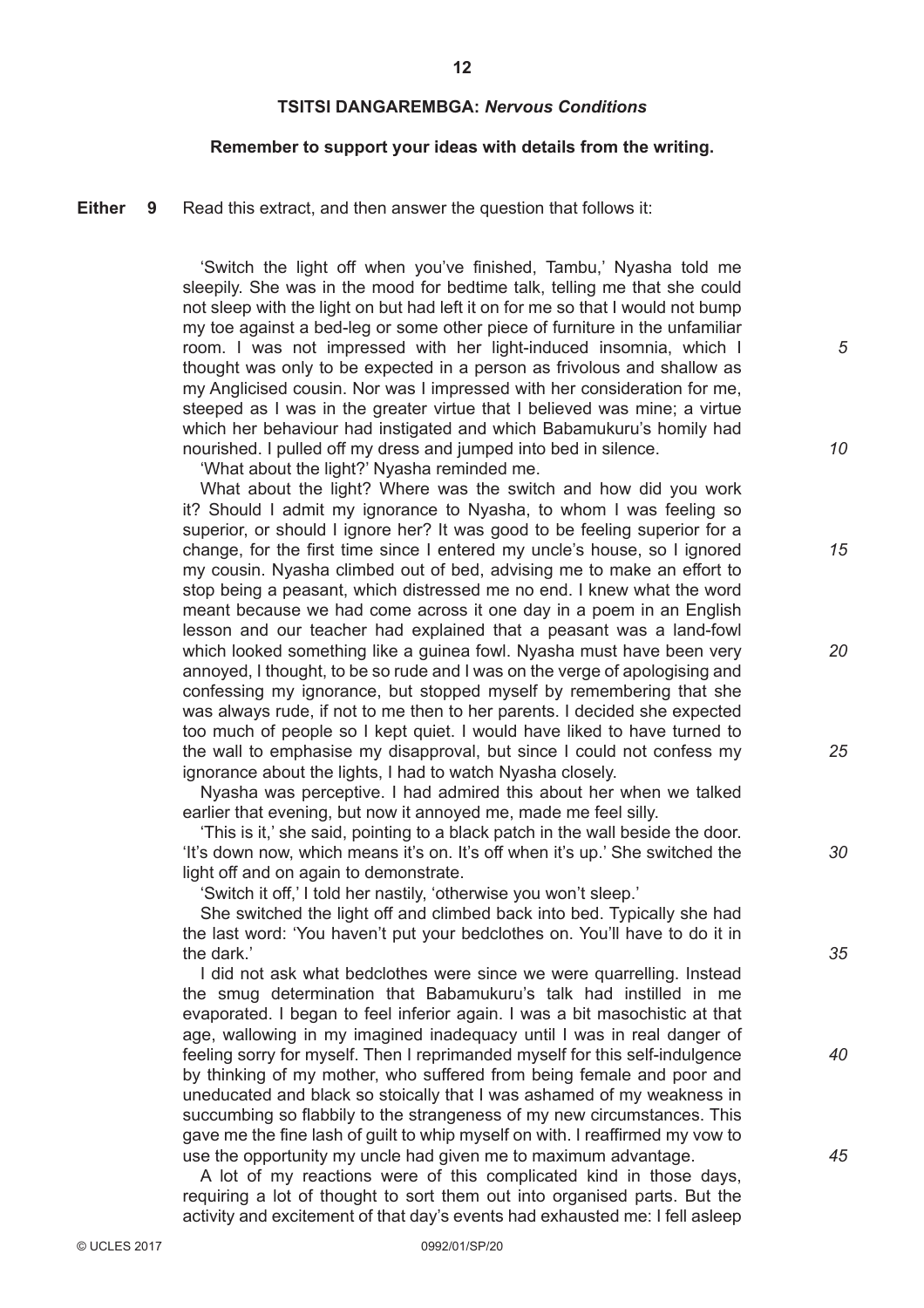before I could order my thoughts neatly. I think this is why I dreamt of my brother.

# *[from Chapter 5]*

*50*

How does Dangarembga make this such an amusing and revealing moment in the novel?

**Or 10** Does Dangarembga's writing make you feel respect or pity for Nyasha – or both?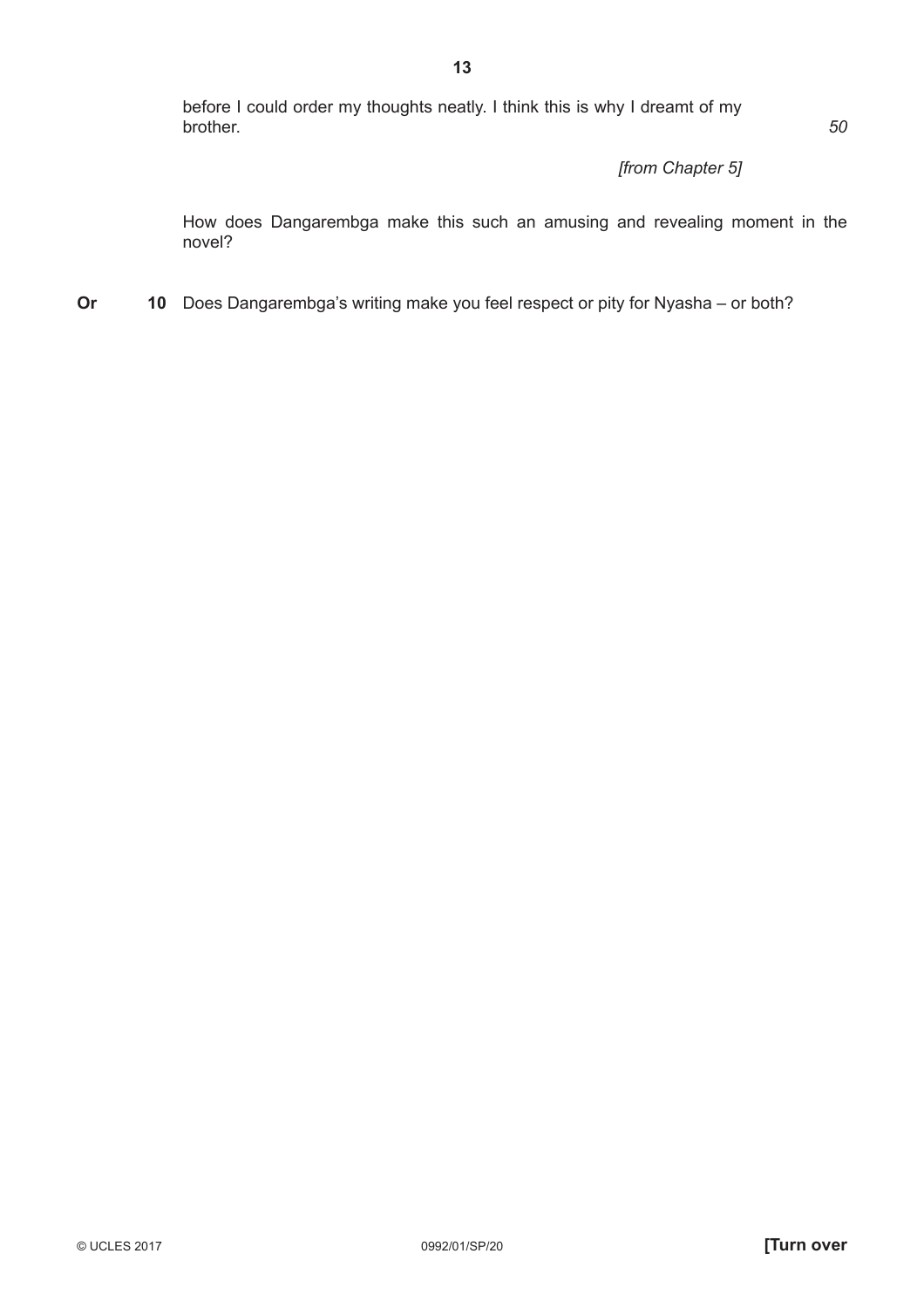## **14**

#### **ANITA DESAI:** *Fasting, Feasting*

#### **Remember to support your ideas with details from the writing.**

**Either 11** Read this extract, and then answer the question that follows it:

'Didn't you hear? Didn't you hear what Dr Dutt was saying?' Papa asked irritably.

'No,' said Uma, and Dr Dutt again rattled through the sequence of events that had left the Medical Institute with a new dormitory and new nurses and no one to take care of them while they were in training.

'So, you see, I thought of you, Uma. A young woman with no employment, who has been running the house for her parents for so long. I feel sure you would be right for the job.'

'Job?' gulped Uma, never having aspired so high in her life, and found the idea as novel as that of being launched into space.

Papa looked incredulous and Mama outraged. Dr Dutt still clasped Uma's arm. 'Don't look so frightened,' she urged. 'I know how well you look after your parents. I know how much you helped Mrs O'Henry with her work. I am confident you can do it.'

But Uma was not confident. 'I have no degree,' she faltered, 'or training.' 'This kind of work does not require training, Uma,' Dr Dutt assured her,

'or degrees. Just leave that to me. I will deal with it if the authorities ask. You will agree, sir?' she turned to Papa, smiling, as if she knew how much he adored being called sir.

But Papa did not appear to have noticed the honour this time. He was locking his face up into a frown of great degree. The frown was filled with everything he thought of working women, of women who dared presume to step into the world he occupied. Uma knew that, and cringed.

'Papa,' she said pleadingly.

It was Mama who spoke, however. As usual, for Papa. Very clearly and decisively. 'Our daughter does not need to go out to work, Dr Dutt,' she said. 'As long as we are here to provide for her, she will never need to go to work.'

'But she works all the time!' Dr Dutt exclaimed on a rather sharp note. 'At home. Now you must give her a chance to work outside –'

'There is no need,' Papa supported Mama's view. In double strength, it grew formidable. 'Where is the need?'

Dr Dutt persisted. 'Shouldn't we ask Uma for her view? Perhaps she would like to go out and work? After all, it is at my own Institute, in a women's dormitory, with other women. I can vouch for the conditions, they are perfectly decent, sir. You may come and inspect the dormitory, meet the nurses, see for yourself. Would you like to pay us a visit, Uma?'

Uma bobbed her head rapidly up and down. She worked hard at controlling her expression; she knew her face was twitching in every direction. She knew her parents were watching. She tried to say yes, please, yes please, yespleaseyes –

'Go and take the tray away,' Mama said.

Uma's head was bobbing, her lips were fluttering: yes, yespleaseyes.

'Uma,' Mama repeated, and her voice brought Uma to her feet. She took up the tray and went into the kitchen. She stood there, wrapping her hands into her sari, saying into the corner behind the ice-box: pleaseplease –

Then she went back to the veranda – warily, warily. Dr Dutt was sitting

*5*

*10*

*15*

*20*

*25*

*30*

*35*

*45*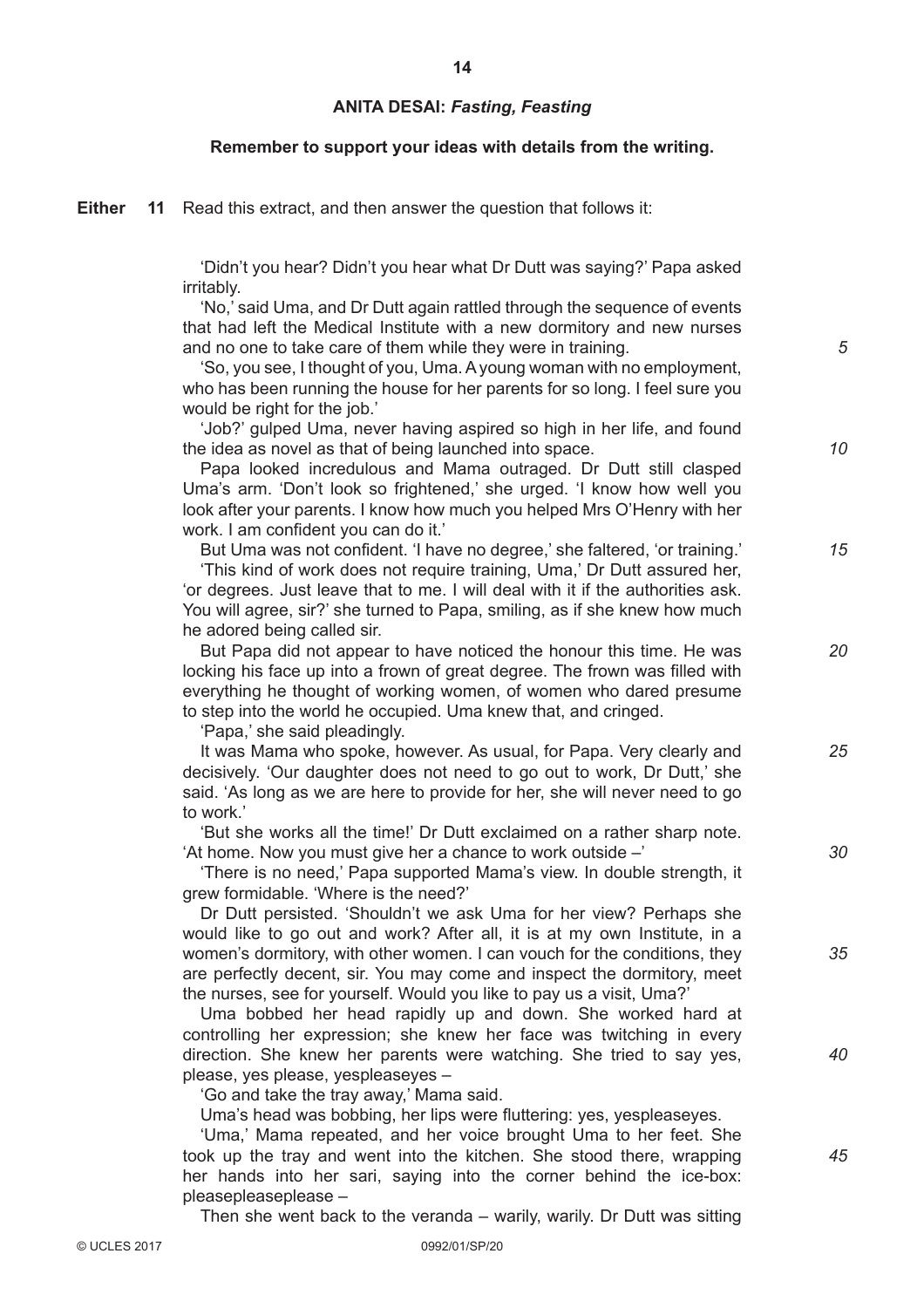very upright in her basket chair. She looked directly at Uma. 'I am sorry,' she said, 'I am very sorry to hear that.'

Hear what? What?

Mama was getting to her feet. She walked Dr Dutt down the veranda steps to her waiting bicycle. 'Isn't it difficult to cycle in a sari?' she asked with a little laugh, and looked pointedly at the frayed and oily hem of Dr Dutt's sari.

Dr Dutt did not answer but tucked it up at her waist and stood steadying the bicycle. She did not look back at Uma but Uma heard her say to Mama, 'If you have that problem, you must come to the hospital for tests. If you need the hysterectomy, it is better to get it done soon. There is no need to live like an invalid.' She mounted the small, hard leather seat and bicycled away, the wheels crushing the gravel and making it spurt up in a reddish spray.

Uma stopped twitching her hands in a fold of her sari and looked towards Mama. Hysterectomy – what was that?

Mama came up the steps and linked arms with Uma, giving her an affectionate little squeeze. 'And so my madcap wanted to run away and leave her Mama? What will my madcap do next?'

 *[from Chapter 12]*

How does Desai make you strongly sympathise with Uma at this moment in the novel?

**Or 12** Explore the ways in which Desai makes Mira-masi a memorable character.

*50*

*55*

*60*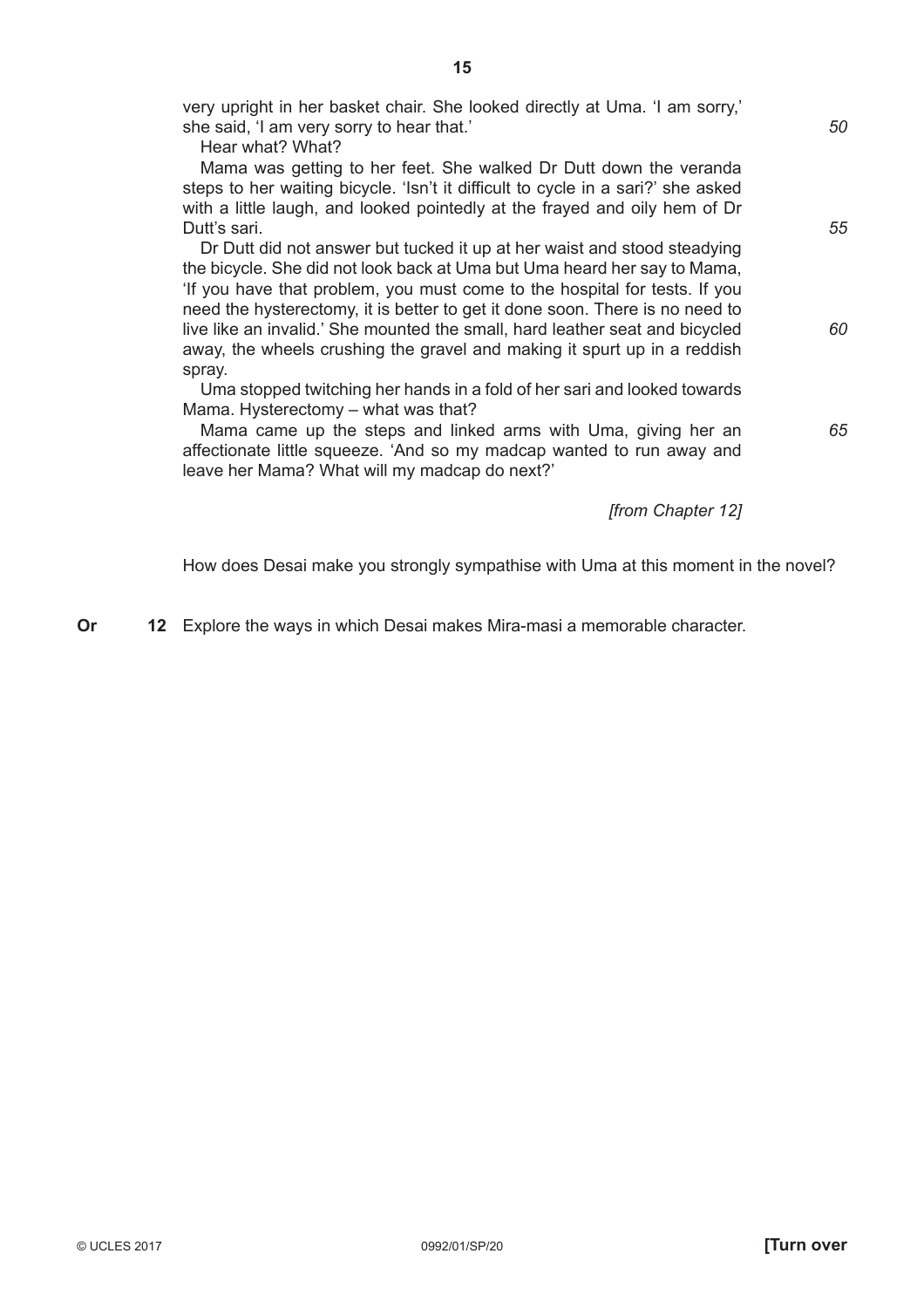#### **HELEN DUNMORE:** *The Siege*

#### **Remember to support your ideas with details from the writing.**

**Either 13** Read this extract, and then answer the question that follows it:

Kolya's birth was easy, and immediately afterwards everything seemed fine. He was a big baby, a strong, fine child they said to her, slapping the soles of his feet to make him cry. Vera sat up and took the baby. A nurse told Anna about it afterwards.

*'I want to know everything that happened,'* said Anna. *'Don't leave anything out because you think it will upset me.'*

The nurse looked at her, frightened.

*'What is it?'*

*'It's only – it's just that you sound exactly like your mother.'*

Anna brushed that away. Don't think of it now, think of it later.

*'Go on, please. Tell me what happened.'*

The delivery of the placenta was difficult. Immediately afterwards, before Vera's uterus had contracted fully, there was an emergency in the next ward. A prolapsed cord, it was. They had to leave Vera alone for a few minutes, *'It was only a few minutes, Anna Mikhailovna, no more than seven. I swear it.'*

Vera would not have been frightened when she lifted her sheet and saw blood, even though she'd have known what the bleeding meant. This was her world, the hospital world. She'd have guessed what had happened. Part of the placenta had not been expelled. Now she would continue to haemorrhage until it could be removed. The situation was urgent, but not yet dangerous.

She rang a bell beside the bed. A nurse came. Vera said calmly, 'I think I'm bleeding.'

*'Is that exactly what she said?'*

*'Yes, it was me who came, you see. Those were her words.'*

So Vera was frightened. She said 'I think' when she knew. Or perhaps she didn't want to frighten the nurse. The nurse lifted the sheet. She looked and then she said, 'It's all right. You're fine,' and then she ran, her feet striking the hard floor all the way down the ward. Next, there was a metal trolley and porters lifting Vera on to it. The nurse ran alongside the trolley as it clattered down the corridor to the lift. Vera said she felt faint, then closed her eyes.

And then what? Then the clean, shabby hospital wall, and the shut door. Anna can't go any farther with her mother. And then there was her father, kneeling by Vera's bed with his hands over his face. Anna touched her mother's soft, warm cheek, but the gaping face belonged to someone else. All the sense had gone out of it.

Vera was forty-one.

*'There's always a greater risk, you understand,'* someone said.

But how could it be Vera who had died in this way? It wasn't like her at all. She knew about bodies, and hospitals. She understood the limits of what should happen to people. Health was her job and her life. She knew what Anna should eat, and how many hours she should study. She'd talked to Anna about her periods before they started, telling her just enough and not too much. 'When you have children,' she'd said. Not 'When I have children.' Vera's days of children were over, it went without saying. She had Anna.

*45*

*25*

*5*

*10*

*15*

*20*

*30*

*35*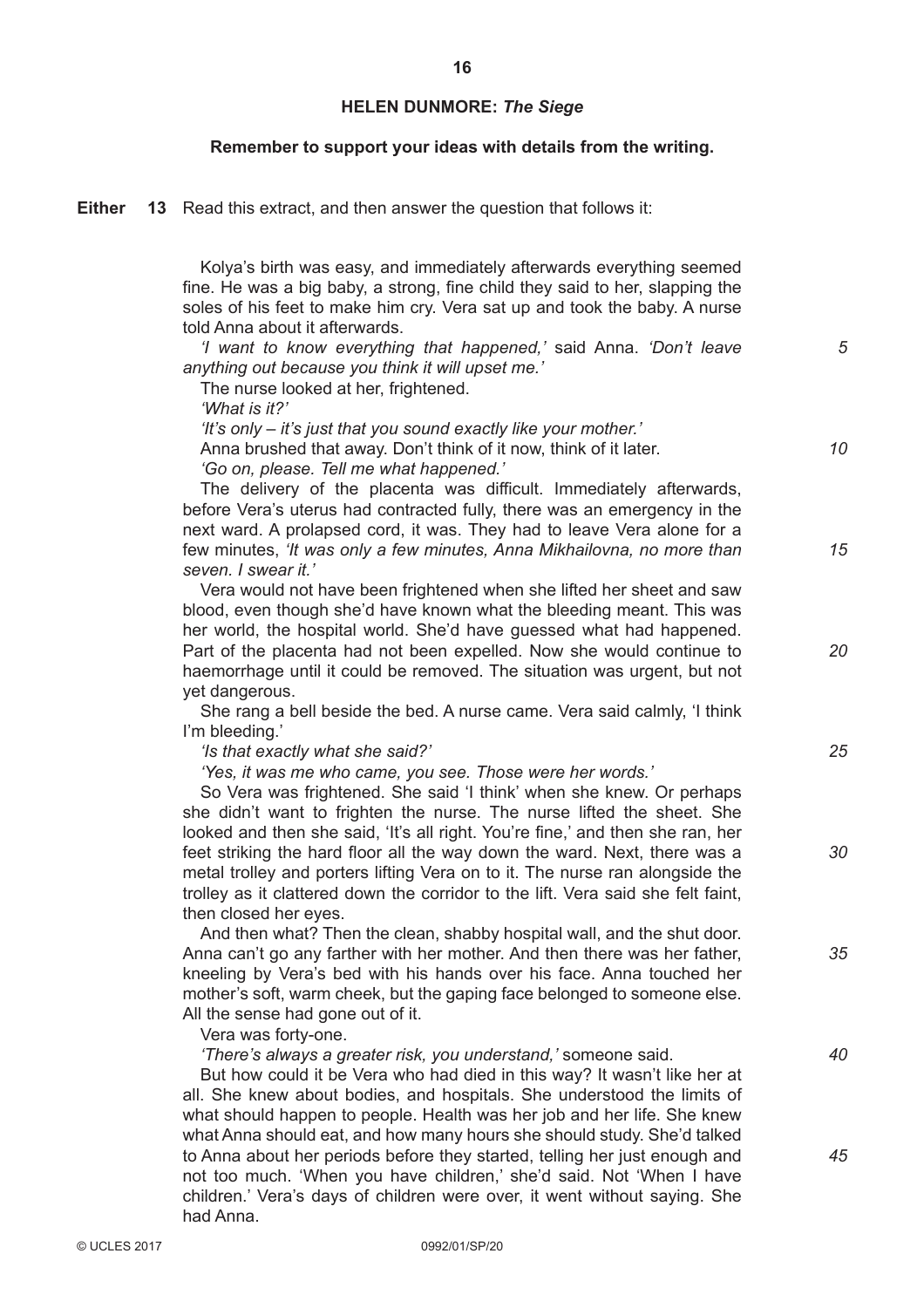**17**

*50*

 *[from Chapter 1]*

How does Dunmore's writing movingly portray Vera's death in this passage?

**Or 14** Explore the ways in which Dunmore vividly conveys to you the importance of food in the novel.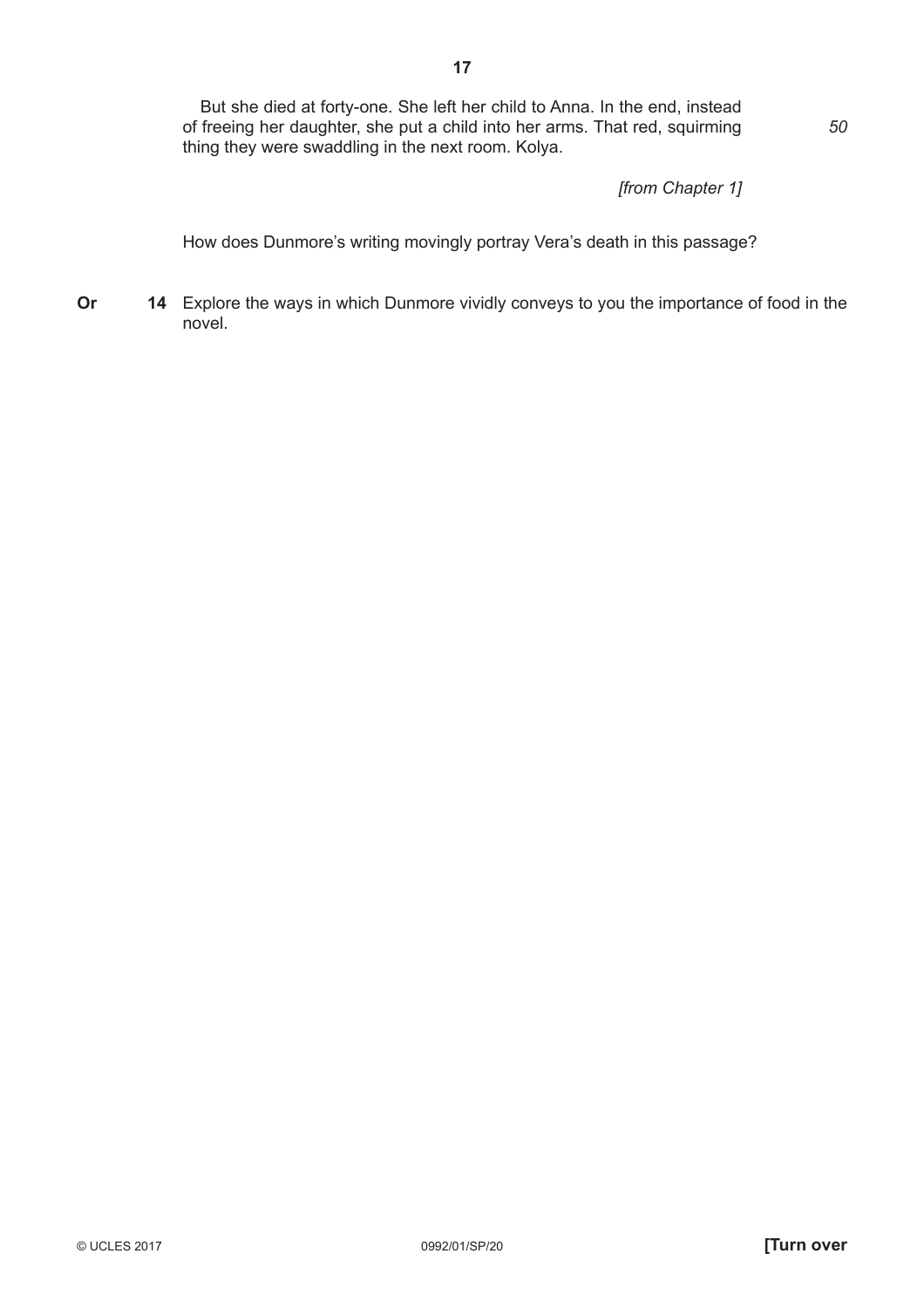#### **GEORGE ELIOT:** *Silas Marner*

#### **Remember to support your ideas with details from the writing.**

**Either 15** Read this extract, and then answer the question that follows it:

The landlord forced Marner to take off his coat, and then to sit down on a chair aloof from every one else, in the centre of the circle, and in the direct rays of the fire. The weaver, too feeble to have any distinct purpose beyond that of getting help to recover his money, submitted unresistingly. The transient fears of the company were now forgotten in their strong curiosity, and all faces were turned towards Silas, when the landlord, having seated himself again, said; 'Now then, Master Marner, what's this you've got to say, as you've been robbed? speak out.'

'He'd better not say again as it was me robbed him,' cried Jem Rodney, hastily. 'What could I ha' done with his money? I could as easy steal the parson's surplice, and wear it.'

'Hold your tongue, Jem, and let's hear what he's got to say,' said the landlord. 'Now then, Master Marner.'

Silas now told his story under frequent questioning, as the mysterious character of the robbery became evident.

This strangely novel situation of opening his trouble to his Raveloe neighbours, of sitting in the warmth of a hearth not his own, and feeling the presence of faces and voices which were his nearest promise of help, had doubtless its influence on Marner, in spite of his passionate preoccupation with his loss. Our consciousness rarely registers the beginning of a growth within us any more than without us: there have been many circulations of the sap before we detect the smallest sign of the bud.

The slight suspicion with which his hearers at first listened to him, gradually melted away before the convincing simplicity of his distress: it was impossible for the neighbours to doubt that Marner was telling the truth, not because they were capable of arguing at once from the nature of his statements to the absence of any motive for making them falsely, but because, as Mr Macey observed, 'Folks as had the devil to back 'em were not likely to be so mushed' as poor Silas was. Rather, from the strange fact that the robber had left no traces, and had happened to know the nick of time, utterly incalculable by mortal agents, when Silas would go away from home without locking his door, the more probable conclusion seemed to be, that his disreputable intimacy in that quarter, if it ever existed, had been broken up, and that, in consequence, this ill turn had been done to Marner by somebody it was quite in vain to set the constable after. Why this preternatural felon should be obliged to wait till the door was left unlocked, was a question which did not present itself.

'It isn't Jem Rodney as has done this work, Master Marner,' said the landlord. 'You mustn't be a-casting your eye at poor Jem. There may be a bit of a reckoning against Jem for the matter of a hare or so, if anybody was bound to keep their eyes staring open, and niver to wink – but Jem's been a-sitting here drinking his can, like the decentest man i' the parish, since before you left your house, Master Marner, by your own account.'

'Ay, ay,' said Mr Macey; 'let's have no accusing o' the innicent. That isn't the law. There must be folks to swear again' a man before he can be ta'en up. Let's have no accusing o' the innicent, Master Marner.'

Memory was not so utterly torpid in Silas that it could not be wakened by these words. With a movement of compunction, as new and strange to *5*

*10*

*15*

*20*

*25*

*30*

*35*

*40*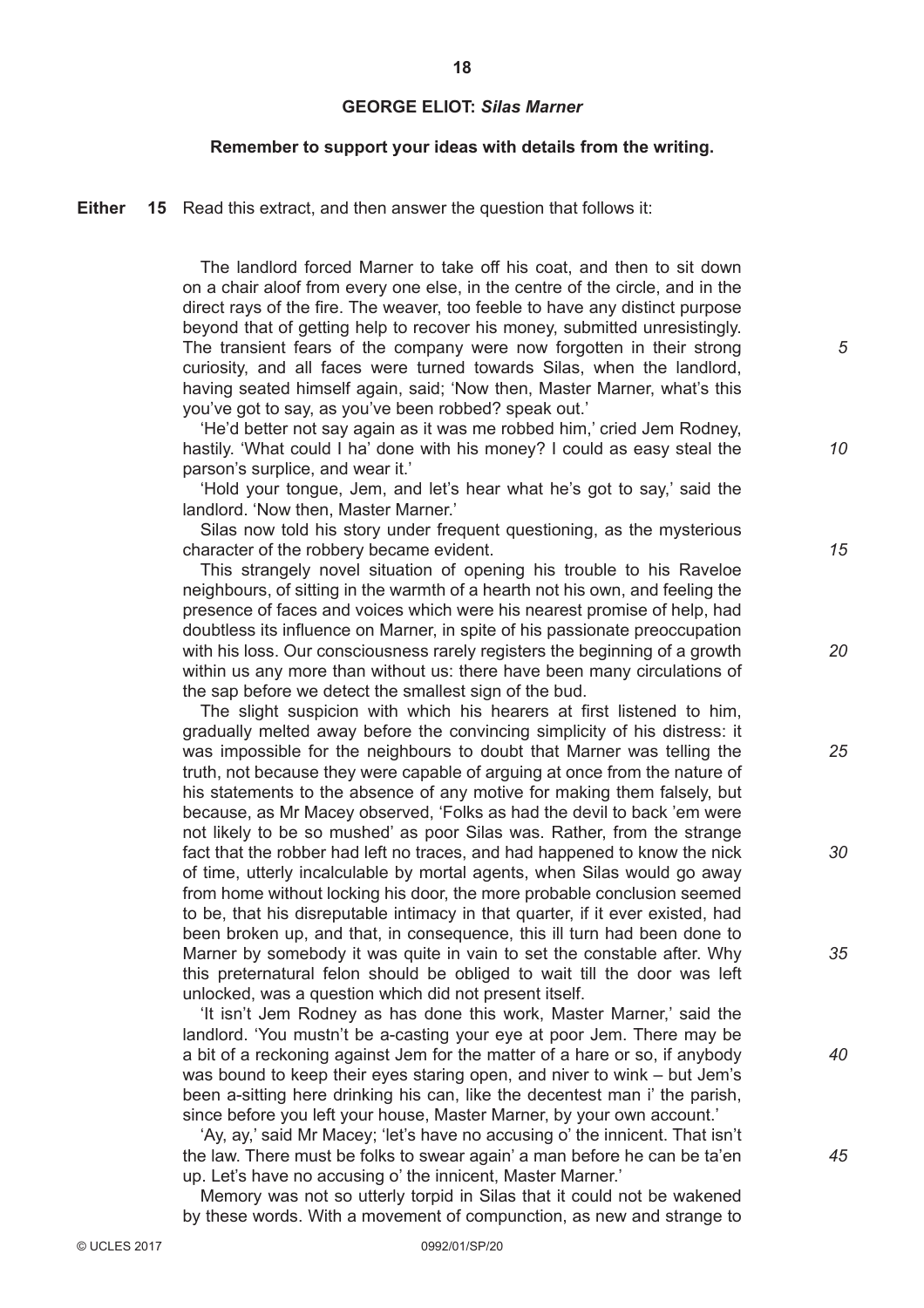him as everything else within the last hour, he started from his chair and went close up to Jem, looking at him as if he wanted to assure himself of the expression in his face.

'I was wrong,' he said – 'yes, yes – I ought to have thought. There's nothing to witness against you, Jem. Only you'd been into my house oftener than anybody else, and so you came into my head. I don't accuse you – I won't accuse anybody – only,' he added, lifting up his hands to his head, and turning away with bewildered misery, 'I try – I try to think where my money can be.'

 *[from Chapter 7]*

*50*

*55*

How does Eliot vividly convey to you the significance of this moment for Silas?

**Or 16** How does Eliot's writing make Dunstan (Dunsey) Cass such a dislikeable character?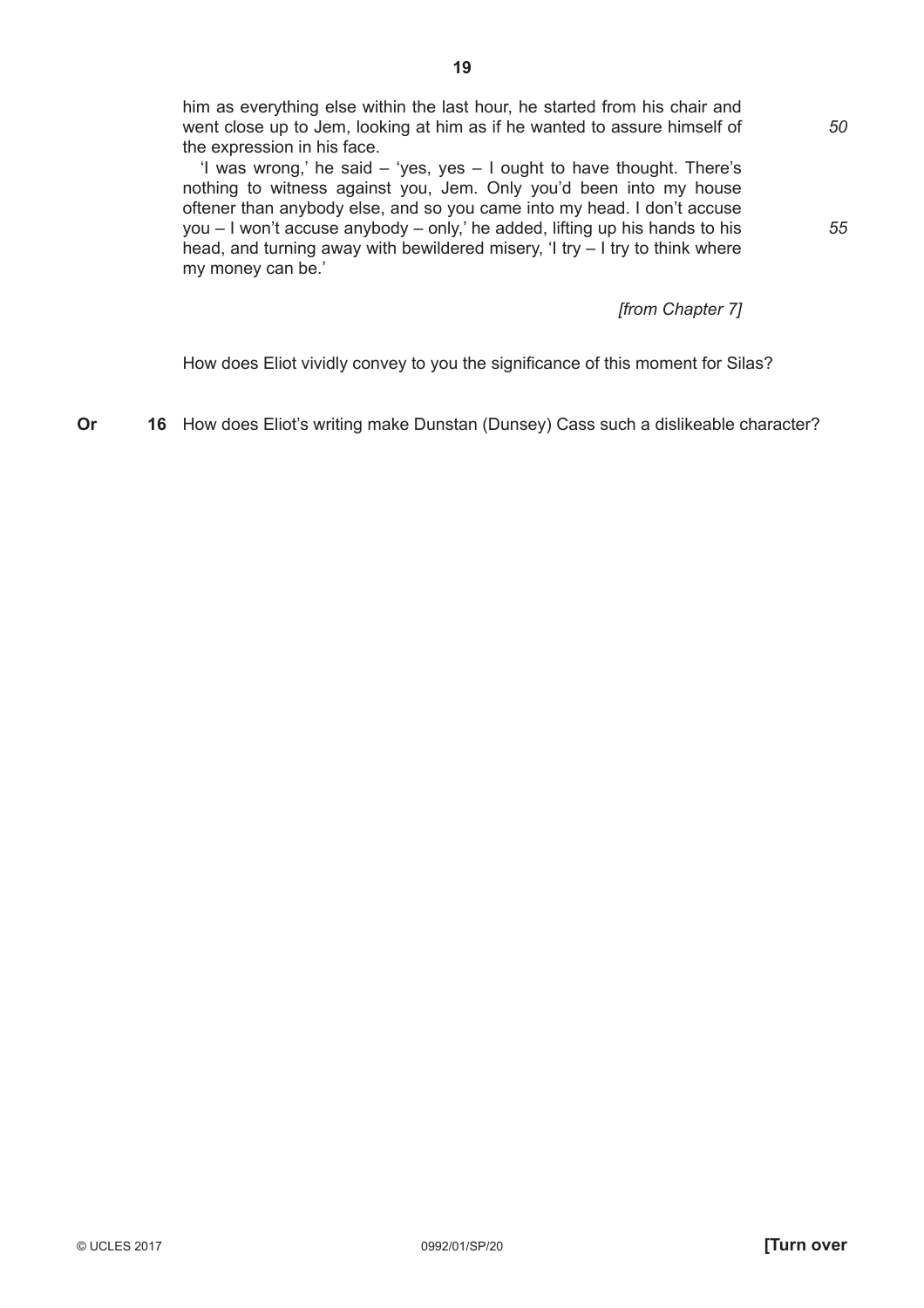## **SUSAN HILL:** *I'm the King of the Castle*

## **Remember to support your ideas with details from the writing.**

**Either 17** Read this extract, and then answer the question that follows it:

Mr Hooper said, 'This is the Strand, this is Trafalgar Square, this is the Mall, there is Buckingham Palace …'

'I know.'

But the taxi skidded in and out of the traffic, and Mr Hooper did not listen, he recited the names of streets and buildings because of his belief in the usefulness and fascination of such facts.

Kingshaw said, 'We *lived* in London.'

'Ah, yes! Now that is St George's Hospital …'

He did not like being here with Mr Hooper. It was like being with a stranger, one of the masters from school, perhaps, it felt odd. He could think of nothing at all to say, except in answer to questions. They walked very quietly across the grey carpets of the department store, towards School Outfitting, and the rooms smelled of perfume and new cloth. He thought, I could run away. I could get into the lift and go down the other staircase, and out into the street, I would be lost.

But he would not do it. It would be worse, alone in the city streets, full of strange people, than it had been alone in Hang Wood. The noise confused him, the way everybody pushed about. He had forgotten London. Mr Hooper said, 'Well, now …' There was a man with striped trousers and a tape-measure. Kingshaw had never been shopping with anyone except his mother. He was measured and pushed in and out of the sleeves of blazers and the legs of shorts, and Mr Hooper and the man talked about him over the top of his head, he felt as though he was not really here, not really himself. He said nothing. But when he looked in the tall glass, and saw himself like Hooper, in the black and gold uniform, looked into his own eyes, he knew that there was no more hope for him, that it had all begun.

Hooper was playing with the silver cardboard model of the fort, rolling the marble down and letting it drop through the chute, over and over again. Kingshaw watched him for a moment, his fury rising, and then began to run, down the corridor and the staircase, across the hall and into the sitting room, clenching and unclenching his hands.

Mr Hooper was pouring out two glasses of sherry from a bottle. The windows of the sitting room were open onto the silent lawn.

Kingshaw shouted, 'It's *my* model, you gave him my model, the one I made, and you didn't even ask. I didn't want him to have that, you shouldn't give him *any* of my things.'

He saw the look that passed between his mother and Mr Hooper, knew what they were thinking of him, and it made him want to strike out at them, in rage, he felt misjudged by them. He thought, they don't want me, they don't want anything to do with me here, they want themselves and Hooper, there is no place for me.

'You've got to make him give it back. He's got plenty of things, he's got everything. He's got to give me back my model.'

'Charles …'

'It's mine, mine, *mine*, he isn't to have *anything* of mine.'

When Mr Hooper stepped forward quickly, and struck him across the cheek, he heard the sound of it sharply, through his own head, and

*10*

*5*

*15*

*20*

*25*

*30*

*35*

*40*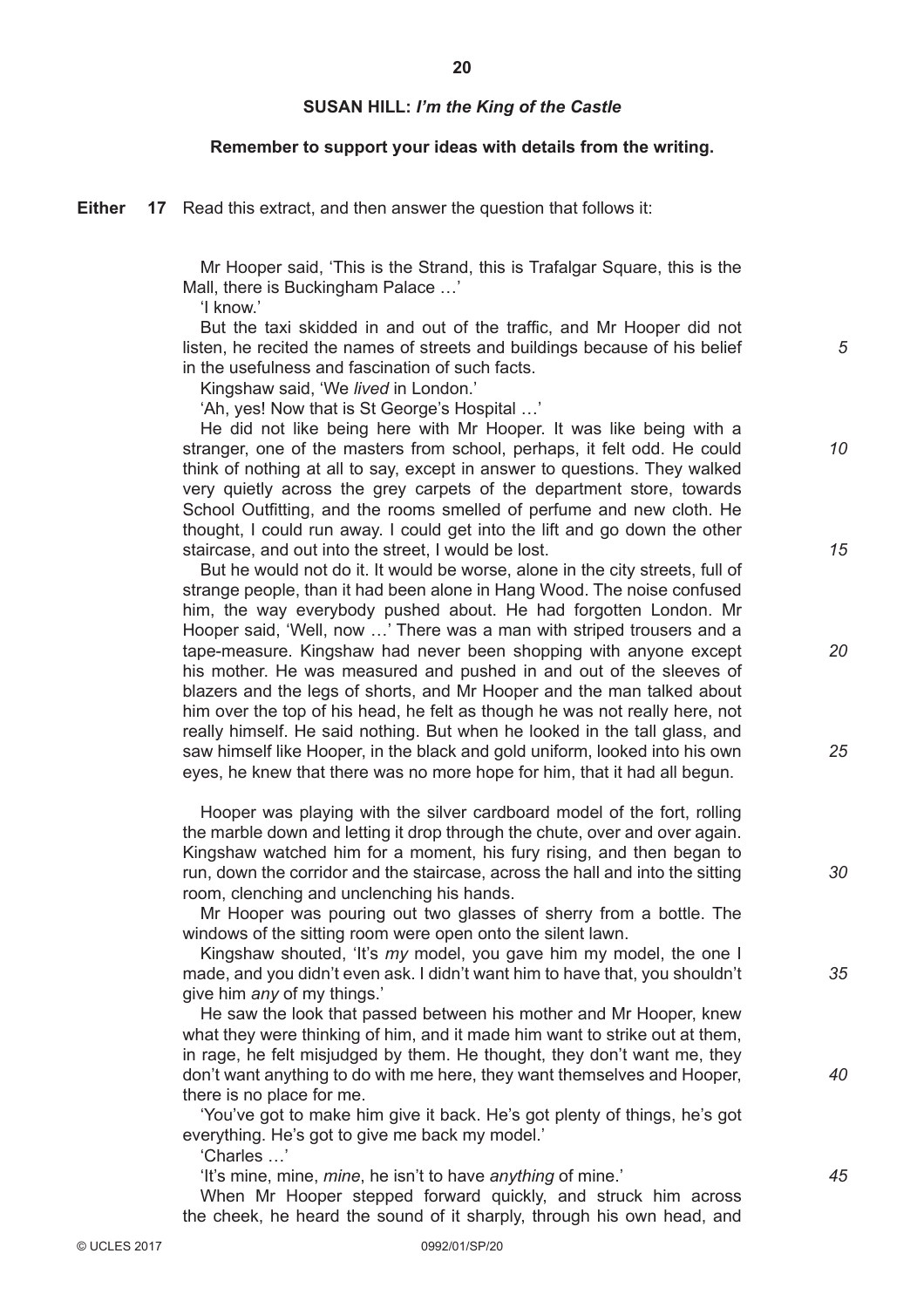out in the room, too, saw his mother's face, full of relief and shock, and Mr Hooper's, as he stood over him. And then the silence. None of them moved. Silence and silence.

The telephone rang. Mr Hooper went out of the door and into the hall.

'I think you had better go quietly upstairs, Charles. I'm sure you can understand why. And perhaps you will also try and understand how very much you have upset me.'

He did not look at her.

 *[from Chapter 15]*

How does Hill vividly convey the unfairness which Charles Kingshaw experiences at this point in the novel?

**Or 18** Does Hill's writing make it possible for you to feel any sympathy for Hooper?

*50*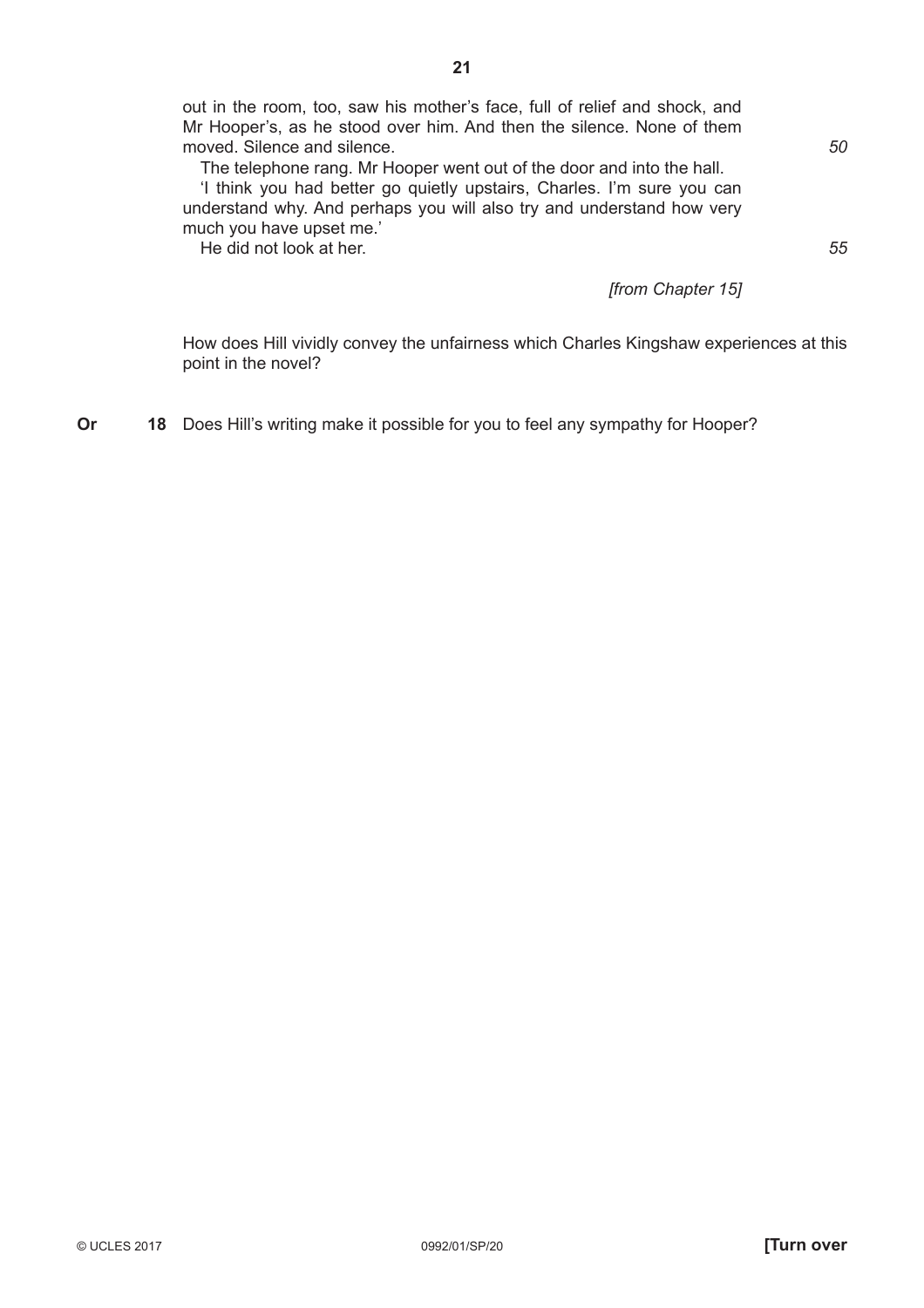#### **ROBERT LOUIS STEVENSON:** *The Strange Case of Dr Jekyll and Mr Hyde*

#### **Remember to support your ideas with details from the writing.**

**Either 19** Read this extract, and then answer the question that follows it:

Mr Utterson reflected; and then, raising his head, 'If you will come with me in my cab,' he said, 'I think I can take you to his house.'

It was by this time about nine in the morning, and the first fog of the season. A great chocolate-coloured pall lowered over heaven, but the wind was continually charging and routing these embattled vapours; so that as the cab crawled from street to street, Mr Utterson beheld a marvellous number of degrees and hues of twilight; for here it would be dark like the back-end of evening; and there would be a glow of a rich, lurid brown, like the light of some strange conflagration; and here, for a moment, the fog would be quite broken up, and a haggard shaft of daylight would glance in between the swirling wreaths. The dismal quarter of Soho seen under these changing glimpses, with its muddy ways, and slatternly passengers, and its lamps, which had never been extinguished or had been kindled afresh to combat this mournful reinvasion of darkness, seemed, in the lawyer's eyes, like a district of some city in a nightmare. The thoughts of his mind, besides, were of the gloomiest dye; and when he glanced at the companion of his drive, he was conscious of some touch of that terror of the law and the law's officers, which may at times assail the most honest.

As the cab drew up before the address indicated, the fog lifted a little and showed him a dingy street, a gin palace, a low French eating house, a shop for the retail of penny numbers and twopenny salads, many ragged children huddled in the doorways, and many women of many different nationalities passing out, key in hand, to have a morning glass; and the next moment the fog settled down again upon that part, as brown as umber, and cut him off from his blackguardly surroundings. This was the home of Henry Jekyll's favourite; of a man who was heir to a quarter of a million sterling.

An ivory-faced and silvery-haired old woman opened the door. She had an evil face, smoothed by hypocrisy; but her manners were excellent. Yes, she said, this was Mr Hyde's, but he was not at home; he had been in that night very late, but had gone away again in less than an hour; there was nothing strange in that; his habits were very irregular, and he was often absent; for instance, it was nearly two months since she had seen him till yesterday.

'Very well then, we wish to see his rooms,' said the lawyer; and when the woman began to declare it was impossible, 'I had better tell you who this person is,' he added. 'This is Inspector Newcomen of Scotland Yard.'

A flash of odious joy appeared upon the woman's face. 'Ah!' said she, 'he is in trouble! What has he done?'

Mr Utterson and the inspector exchanged glances. 'He don't seem a very popular character,' observed the latter. 'And now, my good woman, just let me and this gentleman have a look about us.'

 *[from Chapter 4, 'The Carew Murder Case']*

In what ways does Stevenson's writing make this moment in the novel so disturbing?

*40*

*15*

*10*

*5*

*20*

*25*

*30*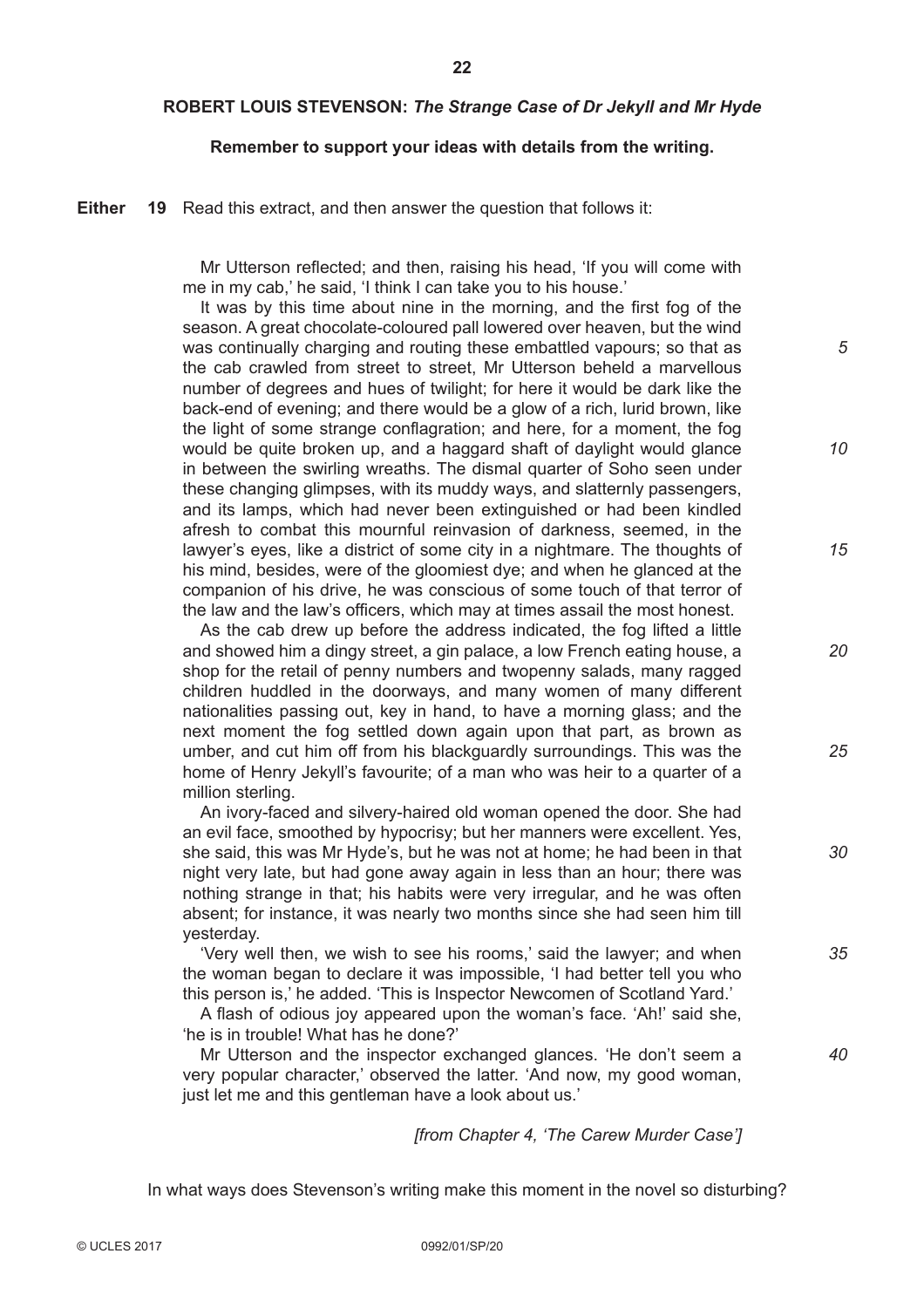**Or 20** How does Stevenson strikingly portray the friendship between Mr Utterson and Dr Jekyll in the novel?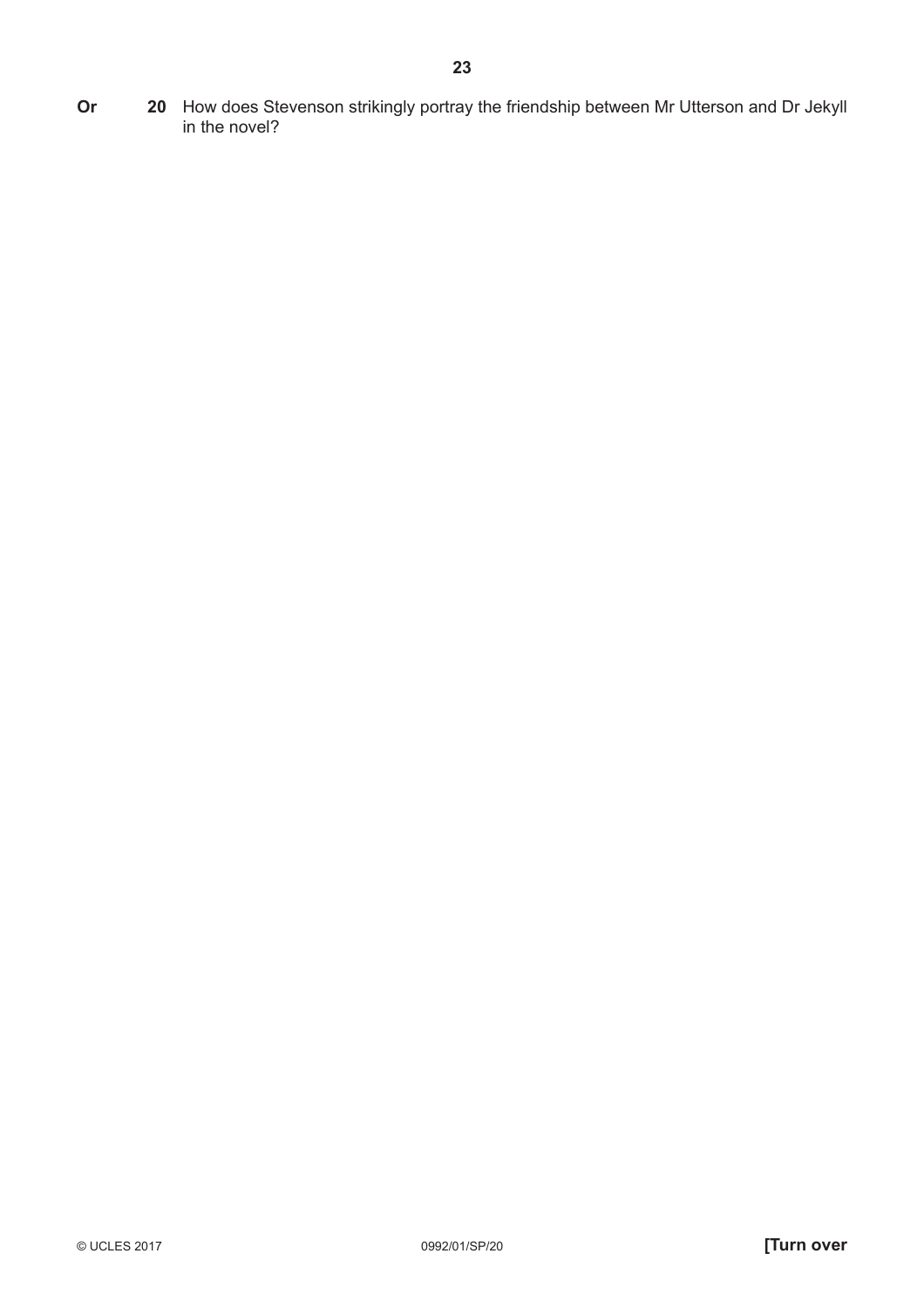#### **from** *Stories of Ourselves*

#### **Remember to support your ideas with details from the writing.**

**Either 21** Read this extract from *The Rain Horse* (by Ted Hughes), and then answer the question that follows it:

> He came out at the woodside, in open battle now, still searching for the right stones. There were plenty here, piled and scattered where they had been ploughed out of the field. He selected two, then straightened and saw the horse twenty yards off in the middle of the steep field, watching him calmly. They looked at each other.

> 'Out of it!' he shouted, brandishing his arm. 'Out of it! Go on!' The horse twitched its pricked ears. With all his force he threw. The stone soared and landed beyond with a soft thud. He re-armed and threw again. For several minutes he kept up his bombardment without a single hit, working himself up into a despair and throwing more and more wildly, till his arm began to ache with the unaccustomed exercise. Throughout the performance the horse watched him fixedly. Finally he had to stop and ease his shoulder muscles. As if the horse had been waiting for just this, it dipped its head twice and came at him.

He snatched up two stones and roaring with all his strength flung the one in his right hand. He was astonished at the crack of the impact. It was as if he had struck a tile – and the horse actually stumbled. With another roar he jumped forward and hurled his other stone. His aim seemed to be under superior guidance. The stone struck and rebounded straight up into the air, spinning fiercely, as the horse swirled away and went careering down towards the far bottom corner of the field, at first with great, swinging leaps, then at a canter, leaving deep churned holes in the soil.

It turned up the far side of the field, climbing till it was level with him. He felt a little surprise of pity to see it shaking its head, and once it paused to lower its head and paw over its ear with its forehoof as a cat does.

'You stay there!' he shouted. 'Keep your distance and you'll not get hurt.'

And indeed the horse did stop at that moment, almost obediently. It watched him as he climbed to the crest.

The rain swept into his face and he realised that he was freezing, as if his very flesh were sodden. The farm seemed miles away over the dreary fields. Without another glance at the horse – he felt too exhausted to care now what it did – he loaded the crook of his left arm with stones and plunged out on to the waste of mud.

He was halfway to the first hedge before the horse appeared, silhouetted against the sky at the corner of the wood, head high and attentive, watching his laborious retreat over the three fields.

The ankle-deep clay dragged at him. Every stride was a separate, deliberate effort, forcing him up and out of the sucking earth, burdened as he was by his sogged clothes and load of stones and limbs that seemed themselves to be turning to mud. He fought to keep his breathing even, two strides in, two strides out, the air ripping his lungs. In the middle of the last field he stopped and looked around. The horse, tiny on the skyline, had not moved.

At the corner of the field he unlocked his clasped arms and dumped the stones by the gatepost, then leaned on the gate. The farm was in front of him. He became conscious of the rain again and suddenly longed to stretch out full-length under it, to take the cooling, healing drops all over

*45*

*5*

*10*

*20*

*15*

*25*

*30*

*35*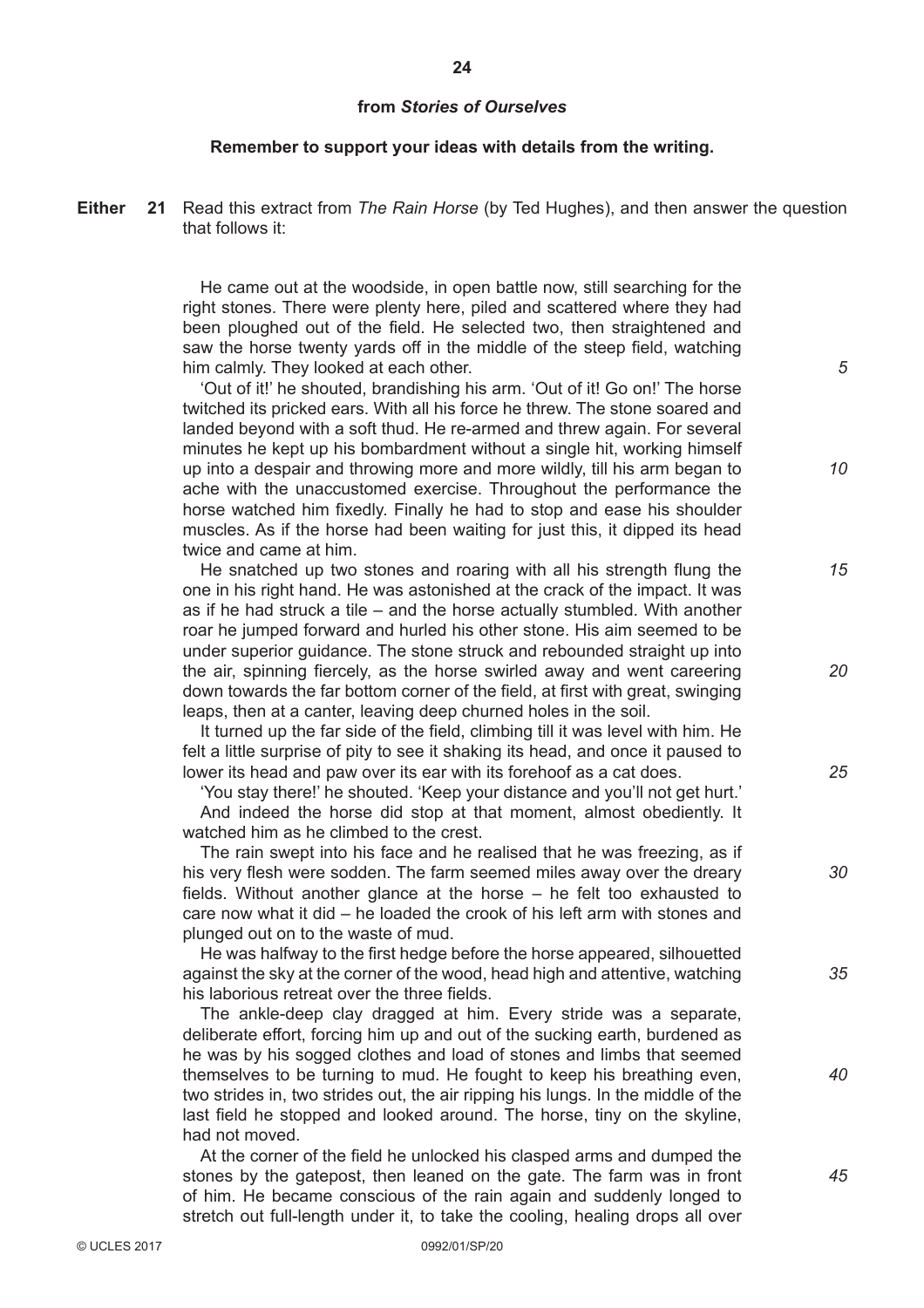his body and forget himself in the last wretchedness of the mud. Making an effort, he heaved his weight over the gate-top. He leaned again, looking up at the hill.

Rain was dissolving land and sky together like a wet watercolour as the afternoon darkened. He concentrated, raising his head, searching the skyline from end to end. The horse had vanished. The hill looked lifeless and desolate, an island lifting out of the sea, awash with every tide.

Under the long shed where the tractors, plough, binders and the rest were drawn up, waiting for their seasons, he sat on a sack thrown over a petrol drum, trembling, his lungs heaving. The mingled smell of paraffin, creosote, fertiliser, dust – all was exactly as he had left it twelve years ago. The ragged swallows' nests were still there tucked in the angles of the rafters. He remembered three dead foxes hanging in a row from one of the beams, their teeth bloody.

The ordeal with the horse had already sunk from reality. It hung under the surface of his mind, an obscure confusion of fright and shame, as after a narrowly escaped street accident. There was a solid pain in his chest, like a spike of bone stabbing, that made him wonder if he had strained his heart on that last stupid burdened run. Piece by piece he began to take off his clothes, wringing the grey water out of them, but soon he stopped that and just sat staring at the ground, as if some important part had been cut out of his brain.

How does Hughes make this such a powerful ending to the story?

**Or 22** What does the writer make you feel about **either** Mr Twycott in *The Son's Veto* (by Thomas Hardy) **or** the husband in *Sandpiper* (by Ahdaf Soueif)?

*55*

*65*